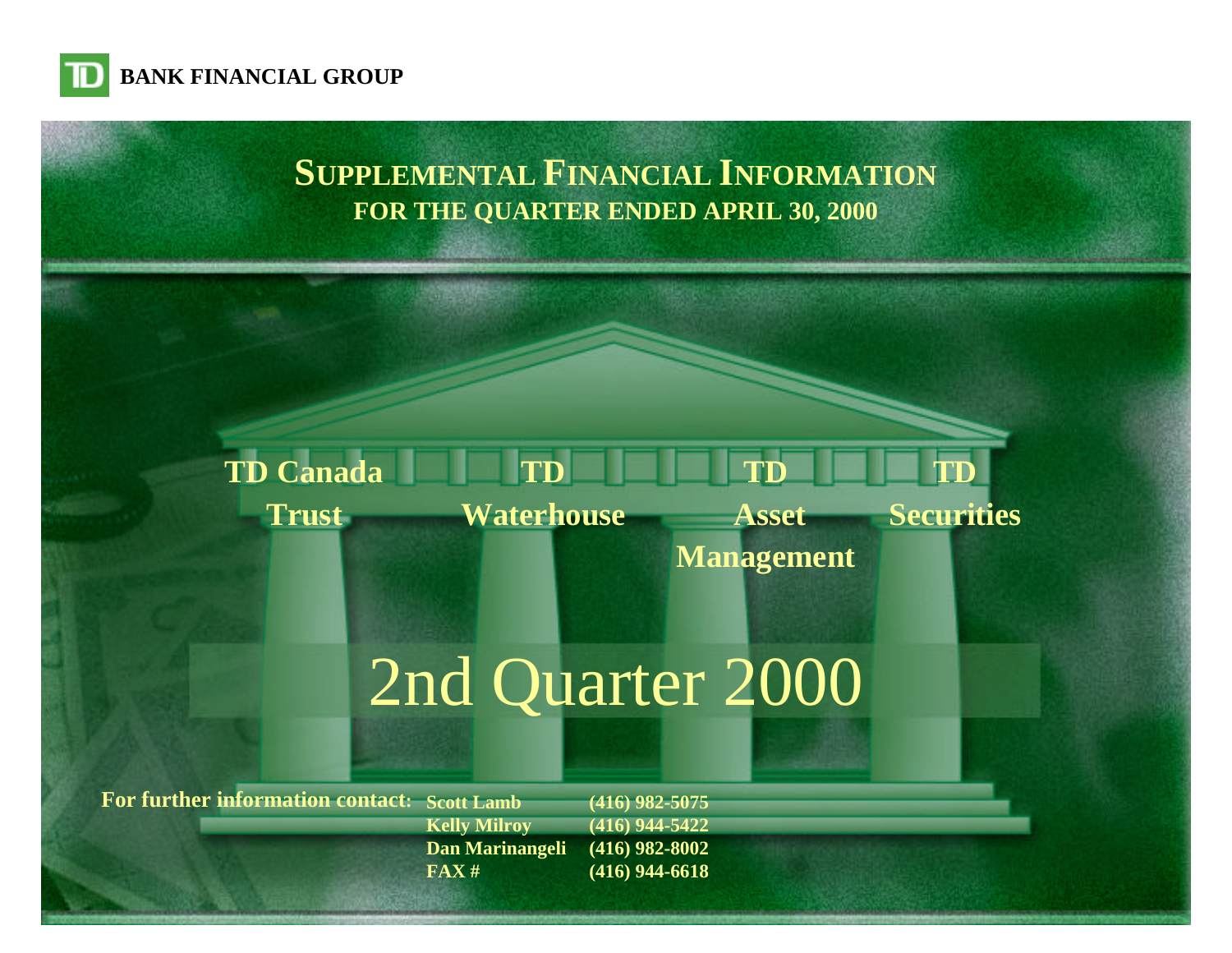# **TD BANK FINANCIAL GROUP Q2/00**

# **SUPPLEMENTAL FINANCIAL INFORMATION (unaudited) FOR THE QUARTER ENDED APRIL 30, 2000**

# **INDEX**

<span id="page-1-0"></span>

|                                               | Page         |                                                                                   | Page |
|-----------------------------------------------|--------------|-----------------------------------------------------------------------------------|------|
| <b>Highlights</b>                             | 1            | <b>Deferred Revenue</b>                                                           | 10   |
| <b>Shareholder Value</b>                      | $\mathbf{2}$ | <b>Intangibles and Goodwill</b>                                                   | 10   |
| <b>Net Income</b>                             | 3            | <b>Restructuring Costs</b>                                                        | 10   |
| <b>Business Segments:</b>                     |              | <b>Other Income</b>                                                               | 11   |
| <b>Net Income by Major Business Segments:</b> |              | <b>Non-Interest Expenses</b>                                                      | 12   |
| - Total Bank                                  | 4            | <b>Balance Sheet</b>                                                              | 13   |
| - TD Canada Trust                             | 5            | <b>Assets Under Administration and Assets Under Management</b>                    | 13   |
| - TD Waterhouse                               | 6            | Analysis of Change in Shareholders' Equity and<br><b>Non-Controlling Interest</b> | 14   |
| - TD Asset Management                         | 7            |                                                                                   |      |
|                                               |              | <b>Risk-Weighted Assets</b>                                                       | 15   |
| - TD Securities                               | 8            | <b>Capital</b>                                                                    | 15   |
| NII, Margins, Rates and Other Statistics      | 9            |                                                                                   |      |
| <b>Interest Rate Sensitivity</b>              | 10           | <b>Derivatives</b>                                                                | 16   |
|                                               |              | Net Impaired Loans by Sector and General Allowances                               | 17   |
| <b>Securities Surplus (Deficit) Over Book</b> | 10           |                                                                                   |      |
|                                               |              |                                                                                   |      |

**Group Finance**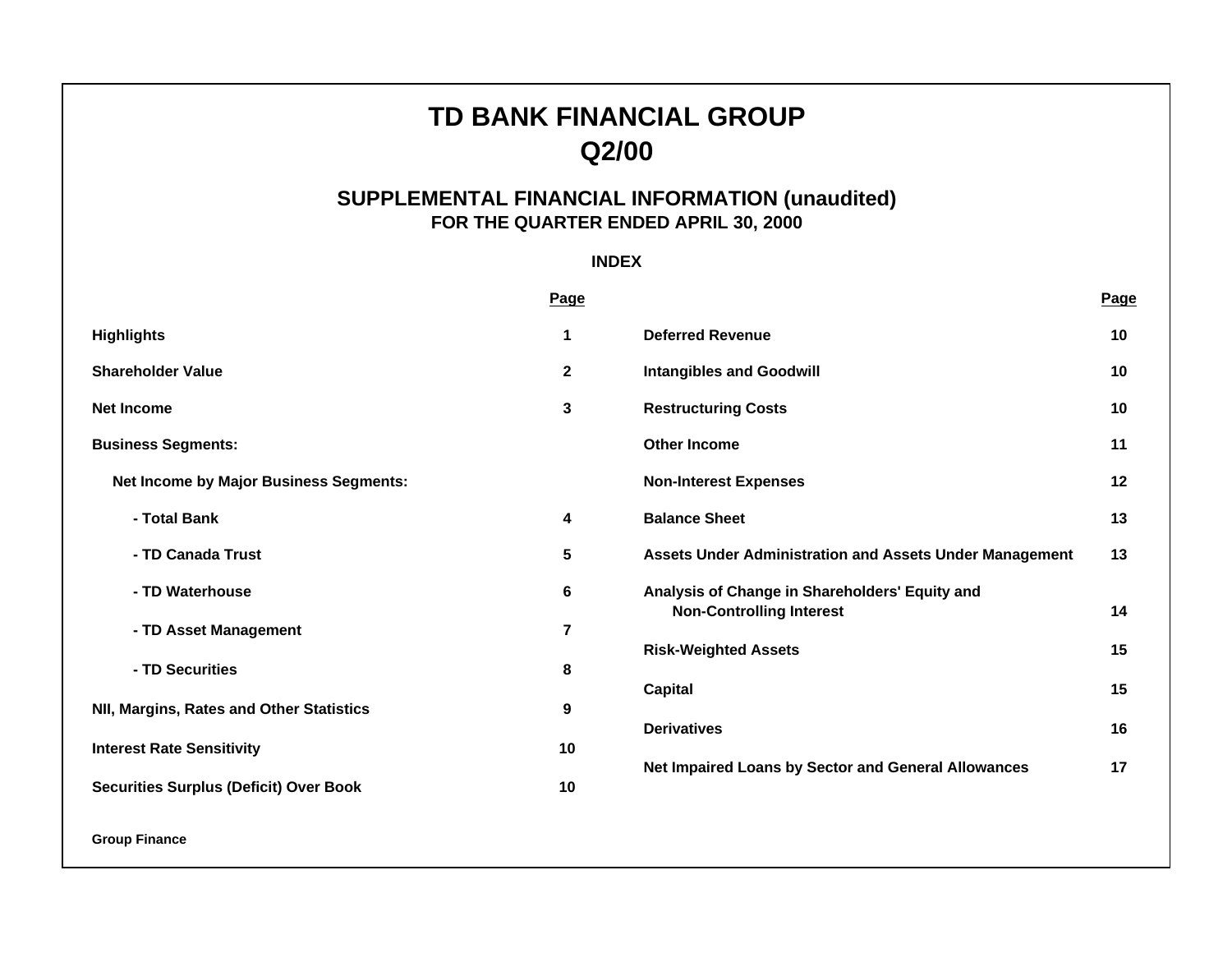#### **HIGHLIGHTS**

<span id="page-2-0"></span>

|                                                                    |                |                 |                 |                 |       |             |        | <b>QUARTER</b> |       |                 |         |                          |             |      |                 | YEAR TO DATE |                 |
|--------------------------------------------------------------------|----------------|-----------------|-----------------|-----------------|-------|-------------|--------|----------------|-------|-----------------|---------|--------------------------|-------------|------|-----------------|--------------|-----------------|
|                                                                    | <b>LINE</b>    |                 | 1998            |                 |       |             |        |                | 1999  |                 |         |                          |             | 2000 |                 |              |                 |
|                                                                    | #              | $\mathbf{2}$    | 3               | 4               |       | 1           |        | $\mathbf{2}$   |       | 3               |         | 4                        |             |      | $\mathbf{2}$    | 1999         | 2000            |
| Results of operations (\$ millions)                                |                |                 |                 |                 |       |             |        |                |       |                 |         |                          |             |      |                 |              |                 |
| Net income - cash basis - excluding restructuring costs            | 1              | \$<br>315       | \$<br>297       | 244<br>£.       |       | \$<br>323   |        | 358<br>\$      |       | \$1,484         |         | 860                      | \$<br>458   | S    | 537             | \$<br>681    | 995             |
| Net interest income (TEB)                                          | $\overline{2}$ | 772             | 784             | 774             |       | 838         |        | 752            |       | 779             |         | 804                      | 818         |      | 994             | 1,590        | 1,812           |
| Total revenue (TEB) excluding special gains                        | 3              | 1,600           | 1.789           | 1,431           |       | 1,775       |        | 1.796          |       | 1.844           |         | 1,850                    | 2,097       |      | 2,837           | 3,571        | 4,934           |
| Per common share                                                   |                |                 |                 |                 |       |             |        |                |       |                 |         |                          |             |      |                 |              |                 |
| Net income - cash basis - excluding restructuring costs            | 4              | .52             | .48             |                 | .39   | \$          | .53    | .58<br>\$      |       | 2.48<br>\$      |         | 1.39                     | .72<br>\$   | \$   | .84             | 1.11<br>\$   | \$<br>1.56      |
| Net income - cash basis - excluding all special items*             | 5              | .52             | .48             |                 | .39   |             | .53    | .58            |       | .66             |         | .62                      | .72         |      | .84             | 1.11         | 1.56            |
| <b>Financial position (\$ billions)</b>                            |                |                 |                 |                 |       |             |        |                |       |                 |         |                          |             |      |                 |              |                 |
| <b>Total assets</b>                                                | 6              | \$189.5         | \$208.7         | \$181.8         |       | \$213.5     |        | \$208.0        |       | \$222.5         | \$214.4 |                          | \$233.9     |      | \$270.1         | \$208.0      | \$270.1         |
| Total common equity                                                | $\overline{7}$ | 7.2             | 7.5             | 7.7             |       |             | 7.8    | 7.9            |       | 9.4             |         | 10.7                     | 11.0        |      | 10.9            | 7.9          | 10.9            |
| Other (\$ millions)                                                |                |                 |                 |                 |       |             |        |                |       |                 |         |                          |             |      |                 |              |                 |
| Net interest margin (TEB)                                          | 8              | 2.04 %          | 1.88%           |                 | 1.72% |             | 1.84 % | 1.70%          |       | 1.63%           |         | 1.66%                    | 1.62%       |      | 1.61%           | 1.77 %       | 1.61%           |
| Net impaired loans                                                 | 9              | \$<br>(78)      | \$<br>(321)     | \$              | (259) | \$<br>(431) |        | \$<br>(427)    |       | \$<br>(411)     | £.      | (257)                    | \$<br>(104) | \$   | (174)           | \$<br>(427)  | \$<br>(174)     |
| Net impaired loans as a % of net loans**                           | 10             | (.1)%           | (.3)%           |                 | (.3)% |             | (.4)%  |                | (.4)% | (.4)%           |         | (.3)%                    | (.1)%       |      | (.1)%           | (.4)%        | (.1)%           |
| PCL as a % of net average loans**                                  | 11             | .28             | 1.11            |                 | .25   |             | .71    | .31            |       | .10             |         |                          | .30         |      | .41             | .51          | .36             |
| PCL excluding special charge as a % of net average loans**         | 12             | .28             | .26             |                 | .25   |             | .30    | .31            |       | .10             |         | $\overline{\phantom{a}}$ | .30         |      | .41             | .31          | .36             |
| Securities - surplus over book                                     | 13             | \$<br>965       | \$<br>770       | 477<br>\$.      |       | 900<br>\$   |        | \$1,534        |       | \$1,239         |         | 394                      | 332<br>\$   | \$   | 432             | \$1,534      | \$<br>432       |
| Tier 1 capital ratio                                               | 14             | 7.1%            | 7.3%            |                 | 7.2%  |             | 7.0%   | 7.0%           |       | 8.7%            |         | 10.1%                    | 10.2%       |      | 7.2%            | 7.0%         | 7.2%            |
| Total capital ratio                                                | 15             | 10.7            | 11.2            | 11.0            |       | 10.6        |        | 10.6           |       | 12.1            |         | 13.3                     | 13.2        |      | 10.2            | 10.6         | 10.2            |
| Efficiency ratio-excluding non-cash charges*** and one time items* | 16             | 61.0            | 64.3            | 70.6            |       | 61.7        |        | 62.7           |       | 61.4            |         | 64.4                     | 58.8        |      | 62.5            | 62.2         | 60.9            |
| Number of full-time equivalent staff at period end                 | 17             | 29,445          | 29,920          | 29,236          |       | 29,394      |        | 30,186         |       | 30,898          | 30,636  |                          | 31,829      |      | 45,930          | 30,186       | 45,930          |
| Number of retail bank and brokerage outlets                        | 18             | 1,146           | 1,153           | 1,185           |       | 1,188       |        | 1,177          |       | 1,173           |         | 1,187                    | 1,206       |      | 1,642           | 1,177        | 1,642           |
| Rating of senior debt: Moody's                                     | 19             | Aa <sub>2</sub> | Aa <sub>2</sub> | Aa <sub>3</sub> |       | Aa3         |        | Aa3            |       | Aa <sub>3</sub> |         | Aa3                      | Aa3         |      | Aa <sub>3</sub> | Aa3          | Aa <sub>3</sub> |
| Standard and Poor's                                                | 20             | AA              | AA              | AA              |       | AA          |        | AA-            |       | AA-             |         | AA-                      | AA-         |      | AA-             | AA-          | AA-             |

\* Excludes gain on sale of TD Waterhouse Group Inc. and Knight/Trimark in 1999, and restructuring costs in Q2, 2000.

\*\* Includes customers' liability under acceptances.

\*\*\* Goodwill and identified intangible amortization resulting from business combinations.

The per share figures have been adjusted to reflect the one-for-one stock dividend paid on July 31,1999.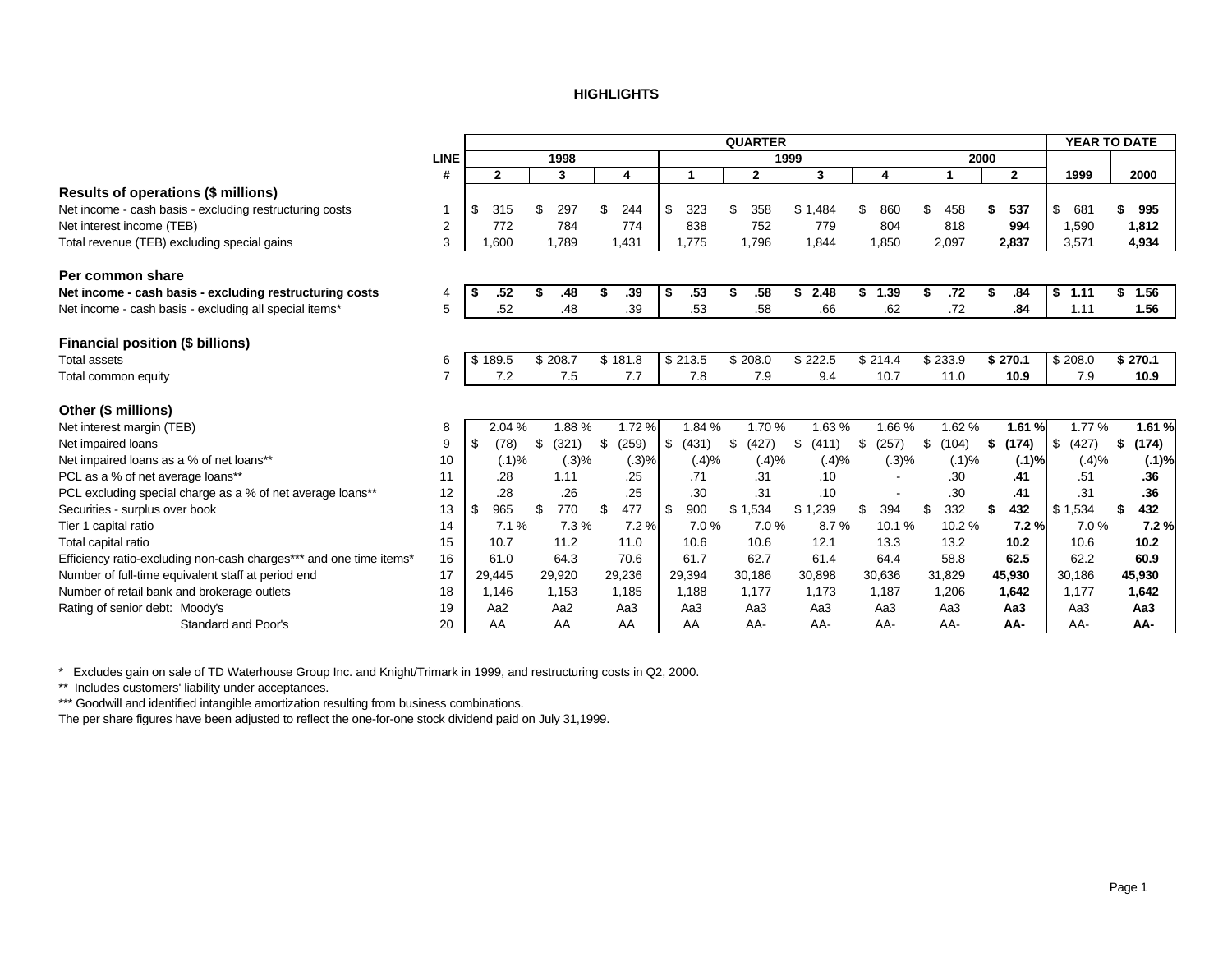#### **SHAREHOLDER VALUE**

<span id="page-3-0"></span>

|                                                                         |             |           |        |        |           | <b>QUARTER</b> |           |        |           |              | YEAR TO DATE |            |
|-------------------------------------------------------------------------|-------------|-----------|--------|--------|-----------|----------------|-----------|--------|-----------|--------------|--------------|------------|
|                                                                         | <b>LINE</b> |           | 1998   |        |           | 1999           |           |        | 2000      |              |              |            |
|                                                                         | #           | 2         | 3      | 4      |           | 2              | 3         |        |           | $\mathbf{2}$ | 1999         | 2000       |
| Per common share                                                        |             |           |        |        |           |                |           |        |           |              |              |            |
| Net income - cash basis - excluding restructuring costs                 |             | .52<br>-5 | .48    | .39    | .53<br>-S | .58            | 2.48<br>S | \$1.39 | \$<br>.72 | .84          | \$1.11       | \$1.56     |
| Net income - cash basis - excluding all special items*                  |             | .52       | .48    | .39    | .53       | .58            | .66       | .62    | .72       | .84          | 1.11         | 1.56       |
| <b>Dividends</b>                                                        |             | .16       | .17    | .17    | .17       | .17            | .19       | .19    | .21       | .21          | .34          | .42        |
| Book value                                                              | 4           | 12.06     | 12.60  | 12.94  | 13.13     | 13.26          | 15.77     | 17.25  | 17.69     | 17.49        | 13.26        | 17.49      |
| Closing market price                                                    |             | 32.65     | 29.83  | 22.95  | 31.50     | 38.93          | 29.80     | 33.75  | 36.25     | 34.25        | 38.93        | 34.25      |
| <b>Financial ratios and statistics</b>                                  |             |           |        |        |           |                |           |        |           |              |              |            |
| ROE - cash basis on total common equity - excluding restructuring costs | 6           | 17.8%     | 15.5 % | 12.2 % | 16.0%     | 18.2%          | 68.4%     | 33.5 % | 16.4 %    | 19.5 %       | 17.1 %       | 18.0%      |
| ROE - cash basis on total common equity - excluding all special items*  |             | 17.8      | 15.5   | 12.2   | 16.0      | 18.2           | 18.2      | 14.9   | 16.4      | 19.5         | 17.1         | 18.0       |
| Return on assets - cash basis - excluding special items*                | 8           | .70       | .60    | .46    | .60       | .70            | .74       | .71    | .80       | .75          | .65          | .77        |
| Return on risk-weighted assets - cash basis - excluding special items*  | 9           | 1.26      | 1.14   | .93    | 1.19      | 1.32           | 1.44      | 1.41   | 1.65      | 1.84         | 1.26         | 1.74       |
| Dividend yield (1)                                                      | 10          | 1.9       | 2.0    | 2.7    | 2.5       | 1.8            | 2.0       | 2.3    | 2.0       | 2.2          | 2.0          | 2.2        |
| Common dividend payout ratio - cash basis - excluding special items*    | 11          | 31.1      | 35.4   | 43.5   | 32.4      | 29.1           | 28.8      | 31.1   | 29.2      | 25.0         | 30.7         | 26.9       |
| Closing market price to book value                                      | 12          | 2.71      | 2.37   | 1.77   | 2.40      | 2.94           | 1.89      | 1.96   | 2.05      | 1.96         | 2.94         | 1.96       |
| Price earnings ratio (2) - cash basis - excluding special items*        | 13          | 16.0      | 14.8   | 12.0   | 16.4      | 19.7           | 13.8      | 14.1   | 14.0      | 12.1         | 19.7         | 12.1       |
| Total market return on common                                           |             |           |        |        |           |                |           |        |           |              |              |            |
| shareholders' investment (3)                                            | 14          | 68.4%     | 36.7%  | (8.6)% | 20.0%     | 21.3%          | 2.3%      | 50.2 % | 17.5 %    | $(10.0)\%$   | 21.3%        | $(10.0)\%$ |
| Number of common shares outstanding (MM)                                | 15          | 594.1     | 594.1  | 594.2  | 594.4     | 594.5          | 594.6     | 620.3  | 621.5     | 621.7        | 594.5        | 621.7      |
| Average number of common shares outstanding (MM)                        | 16          | 594.0     | 594.1  | 594.2  | 594.4     | 594.4          | 594.5     | 613.9  | 620.6     | 621.6        | 594.4        | 621.1      |

(1) dividends per common share for trailing 4 quarters divided by average of high and low common share prices for the period

(2) closing common share price divided by net income per common share for trailing 4 quarters

(3) the change in market price plus dividends paid in trailing 4 quarters as a percentage of the prior year's closing market price per common share

The per share figures have been adjusted to reflect the one-for-one stock dividend paid on July 31, 1999.

\*Excludes gain on sale of TD Waterhouse Group Inc. and Knight/Trimark in 1999, and restructuring costs in Q2, 2000.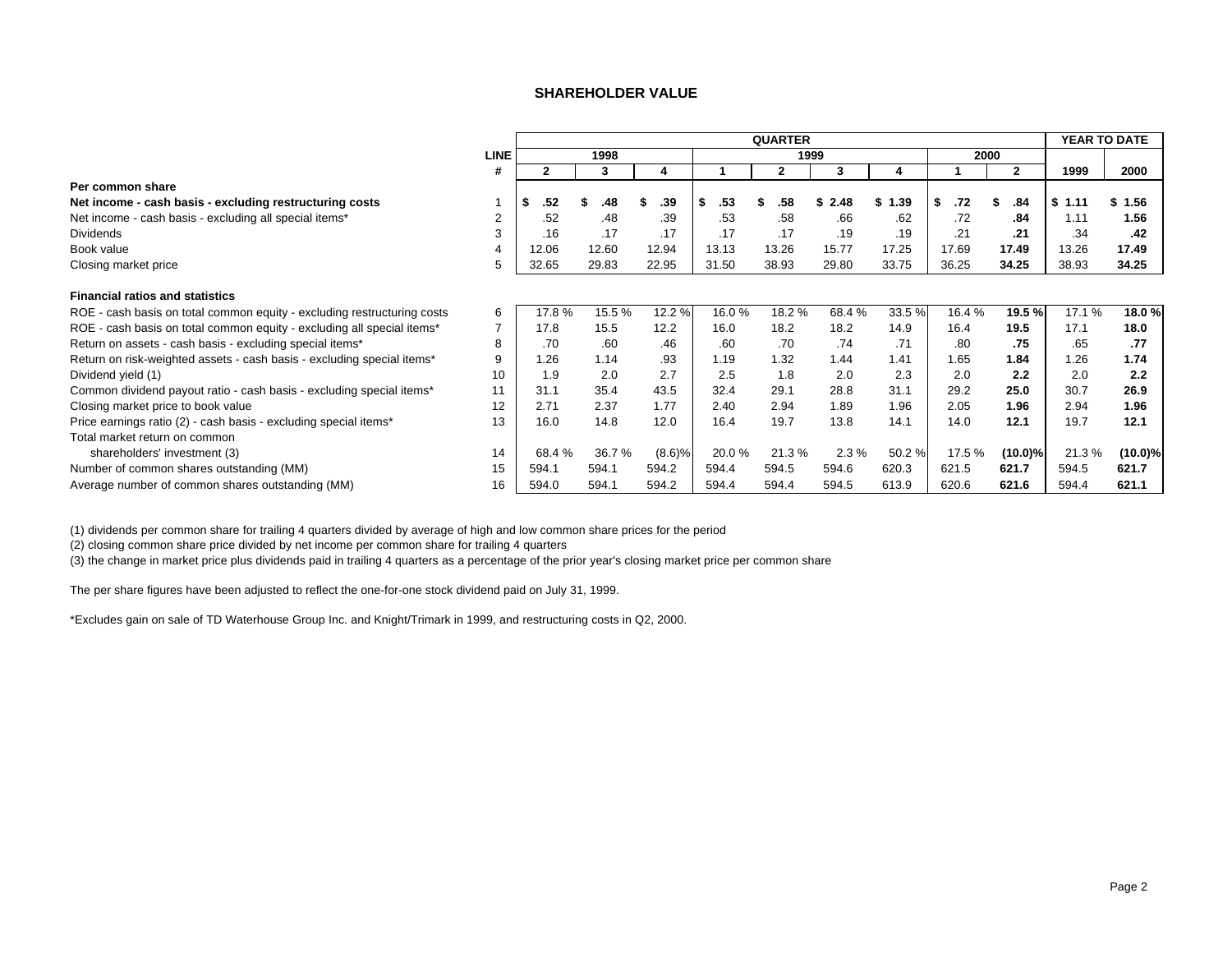### **NET INCOME (\$MILLIONS)**

<span id="page-4-0"></span>

|                                                                                                           |                |                |       |                |                          |                   | <b>QUARTER</b> |       |                          |            |                |              |     | <b>YEAR TO DATE</b> |            |
|-----------------------------------------------------------------------------------------------------------|----------------|----------------|-------|----------------|--------------------------|-------------------|----------------|-------|--------------------------|------------|----------------|--------------|-----|---------------------|------------|
|                                                                                                           | <b>LINE</b>    |                | 1998  |                |                          |                   |                | 1999  |                          |            |                | 2000         |     |                     |            |
|                                                                                                           | #              | $\overline{2}$ | 3     |                | 4                        | 1                 | $\mathbf 2$    |       | 3                        | 4          | $\mathbf{1}$   | $\mathbf{2}$ |     | 1999                | 2000       |
| Net interest income (TEB)                                                                                 | $\mathbf{1}$   | \$<br>772      | \$    | \$<br>784      | 774                      | \$<br>838         | \$             | 752   | \$<br>779                | 804<br>\$  | \$<br>818      | \$           | 994 | \$1,590             | \$1,812    |
| Provision for credit losses                                                                               | $\overline{2}$ | 62             |       | 263            | 62                       | 175               |                | 75    | 25                       |            | 75             |              | 135 | 250                 | 210        |
| Other income (page 11)                                                                                    | 3              | 828            | 1,005 |                | 657                      | 937               |                | 1,044 | 1,065                    | 1,046      | 1,279          | 1,843        |     | 1,981               | 3,122      |
| Net interest and other income before special gains                                                        | 4              | 1,538          | 1,526 |                | 1,369                    | 1,600             |                | 1,721 | 1,819                    | 1,850      | 2,022          | 2,702        |     | 3,321               | 4,724      |
| Special gains*                                                                                            | 5              |                |       |                |                          |                   |                |       | 1,082                    | 758        |                |              |     |                     |            |
| Net interest and other income                                                                             | 6              | 1,538          | 1,526 |                | 1,369                    | 1,600             |                | 1,721 | 2,901                    | 2,608      | 2,022          | 2,702        |     | 3,321               | 4,724      |
| Non-interest expenses excluding non-cash<br>goodwill / intangible charges & restructuring costs (page 12) | 7              | 975            | 1,022 |                | 1,011                    | 1,058             |                | 1,126 | 1,132                    | 1,192      | 1,234          | 1,773        |     | 2,184               | 3,007      |
| <b>Restructuring costs</b>                                                                                | 8              |                |       |                |                          |                   |                |       |                          |            |                |              | 475 |                     | 475        |
| Income before provision for income taxes                                                                  | 9              | 563            |       | 504            | 358                      | 542               |                | 595   | 1,769                    | 1,416      | 788            |              | 454 | 1,137               | 1,242      |
| Provision for income taxes (TEB)                                                                          | 10             | 248            |       | 207            | 114                      | 219               |                | 237   | 283                      | 553        | 320            |              | 165 | 456                 | 485        |
| Net income before non-controlling interest                                                                | 11             | 315            |       | 297            | 244                      | 323               |                | 358   | 1,486                    | 863        | 468            |              | 289 | 681                 | 757        |
| Non-controlling interest - TD Waterhouse Group, Inc.                                                      | 12             |                |       |                |                          |                   |                |       | 2                        | 3          | 10             |              | 12  |                     | 22         |
| - Preferred shares of subsidiaries                                                                        | 13             |                |       | $\blacksquare$ | $\overline{\phantom{a}}$ |                   |                |       | $\overline{\phantom{a}}$ |            | $\blacksquare$ |              | 11  | $\blacksquare$      | 11         |
| Net income - cash basis                                                                                   | 14             | 315            |       | 297            | 244                      | 323               |                | 358   | 1,484                    | 860        | 458            |              | 266 | 681                 | 724        |
| Preferred dividends                                                                                       | 15             | 10             |       | 12             | 12                       | 11                |                | 11    | 10                       | 11         | 12             |              | 12  | 22                  | 24         |
| Net income applicable to common shares - cash basis                                                       | 16             | 305            |       | 285            | 232                      | 312               |                | 347   | 1,474                    | 849        | 446            |              | 254 | 659                 | 700        |
| Non-cash goodwill / intangible charges, net of tax                                                        | 17             | 8              |       | 10             | 10                       | 11                |                | 10    | 11                       | 12         | 12             |              | 225 | 21                  | 237        |
| Net income applicable to common shares - accrual basis                                                    | 18             | 297<br>\$      | \$    | 275            | 222<br>\$                | $\sqrt{3}$<br>301 | \$             | 337   | \$1,463                  | 837<br>\$  | \$<br>434      | \$           | 29  | \$<br>638           | \$<br>463  |
| Earnings per share - cash basis - excluding restructuring costs**                                         | 19             | \$<br>0.52     | \$    | 0.48           | $0.39$ \$<br>\$          | 0.53              | \$             | 0.58  | \$<br>2.48               | \$<br>1.39 | \$<br>0.72     | \$<br>0.84   |     | $\sqrt{3}$<br>1.11  | 1.56<br>\$ |

\*Gain on sale of TD Waterhouse Group Inc. and Knight/Trimark.

\*\*The per share figures have been adjusted to reflect the one-for-one stock dividend paid on July 31, 1999.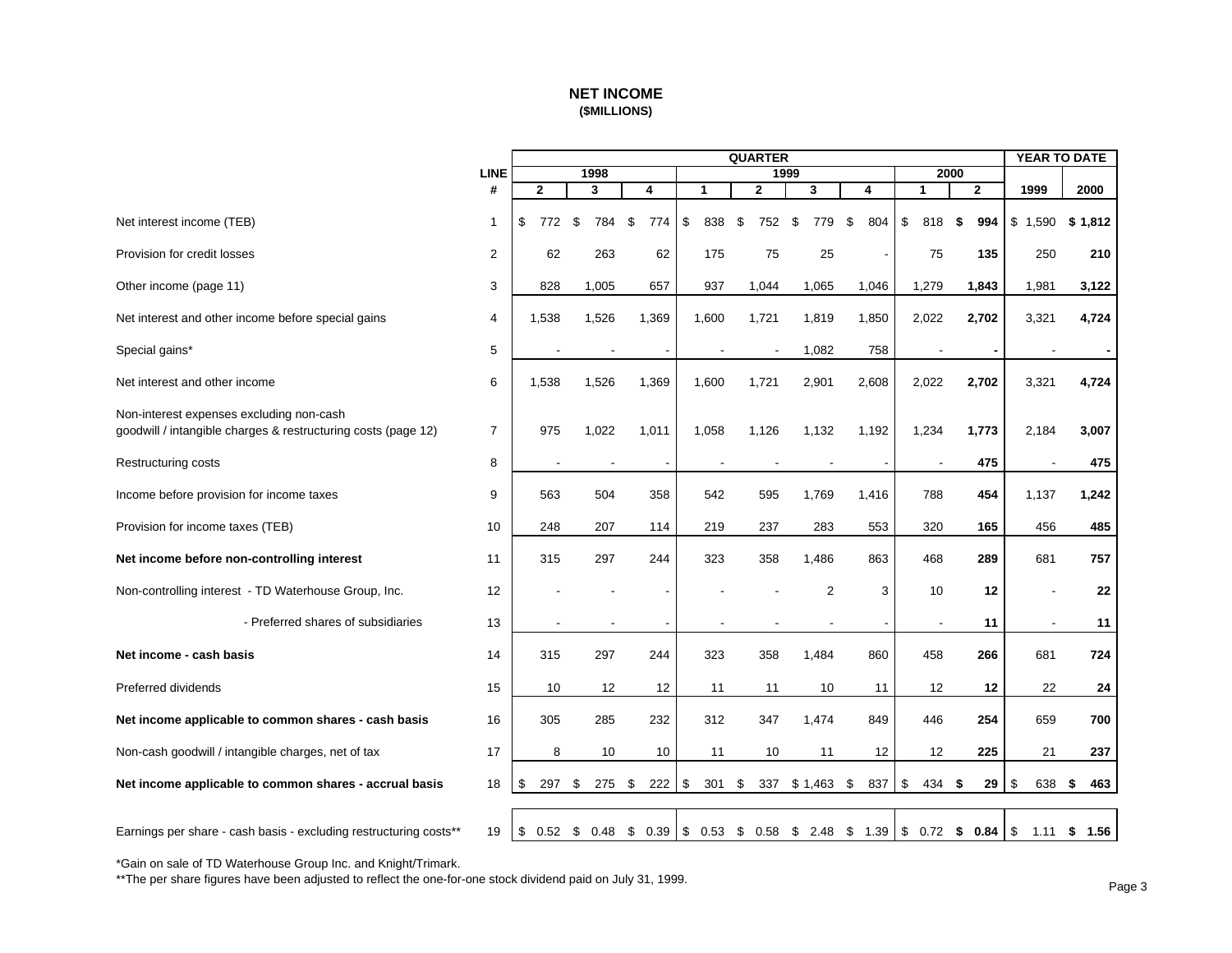#### **NET INCOME BY MAJOR BUSINESS SEGMENT - TOTAL BANK CASH BASIS (\$MILLIONS)**

<span id="page-5-0"></span>

|                                                          |                |                 |                 |                 |                 | <b>QUARTER</b>  |      |                 |                 |                 |      |                 | YEAR TO DATE    |    |       |
|----------------------------------------------------------|----------------|-----------------|-----------------|-----------------|-----------------|-----------------|------|-----------------|-----------------|-----------------|------|-----------------|-----------------|----|-------|
|                                                          | <b>LINE</b>    |                 | 1998            |                 |                 |                 | 1999 |                 |                 |                 | 2000 |                 |                 |    |       |
|                                                          | #              | $\mathbf{2}$    | 3               | 4               | 1               | $\mathbf{2}$    |      | 3               | 4               | $\mathbf{1}$    |      | $\mathbf{2}$    | 1999            |    | 2000  |
| Net income *                                             |                |                 |                 |                 |                 |                 |      |                 |                 |                 |      |                 |                 |    |       |
| <b>TD Canada Trust</b>                                   | -1             | \$<br>96        | \$<br>104       | \$<br>128       | \$<br>110       | \$<br>101       | \$   | 140             | \$<br>147       | \$<br>147       | \$   | 211             | \$<br>211       | ፍ  | 358   |
| <b>TD Waterhouse</b>                                     | 2              | 38              | 34              | 38              | 49              | 93              |      | 1,129           | 506             | 103             |      | 105             | 142             |    | 208   |
| TD Asset Management                                      | 3              | 13              | 16              | 11              | 12              | 11              |      | 17              | 14              | 13              |      | 20              | 23              |    | 33    |
| <b>Total Retail</b>                                      | $\overline{4}$ | 147             | 154             | 177             | 171             | 205             |      | 1,286           | 667             | 263             |      | 336             | 376             |    | 599   |
| <b>TD Securities</b>                                     | 5              | 183             | 256             | 53              | 206             | 162             |      | 186             | 193             | 195             |      | 236             | 368             |    | 431   |
| Other                                                    | 6              | (15)            | (113)           | 14              | (54)            | (9)             |      | 12              |                 |                 |      | (35)            | (63)            |    | (35)  |
| <b>Total Bank</b>                                        | $\overline{7}$ | \$<br>315       | \$<br>297       | \$<br>244       | \$<br>323       | \$<br>358       |      | \$1,484         | \$<br>860       | \$<br>458       | \$   | 537             | \$<br>681       | \$ | 995   |
| Return on total common equity **                         |                |                 |                 |                 |                 |                 |      |                 |                 |                 |      |                 |                 |    |       |
| <b>TD Canada Trust</b>                                   | 8              | 18%             | 17 %            | 21 %            | 18 %            | 17%             |      | 23 %            | 22 %            | 21 %            |      | 14%             | 18 %            |    | 18 %  |
| <b>TD Waterhouse</b>                                     | 9              | 14              | 11              | 12              | 15              | 31              |      | 13              | 10              | 28 %            |      | 31 %            | 23              |    | 30    |
| TD Asset Management                                      | 10             | 33              | 104             | 62              | 74              | 67              |      | 106             | 89              | 80              |      | 62              | 71              |    | 71    |
| <b>Total Retail</b>                                      | 11             | $\overline{18}$ | 18              | $\overline{19}$ | $\overline{19}$ | $\overline{23}$ |      | $\overline{22}$ | 20              | $\overline{25}$ |      | $\overline{18}$ | $\overline{21}$ |    | 23    |
| <b>TD Securities</b>                                     | 12             | 18              | 26              | 5               | 19              | 16              |      | 20              | 22              | 22              |      | 27              | 18              |    | 25    |
| <b>Total Bank</b>                                        | 13             | 18 %            | 16 %            | 12 %            | 16 %            | 18 %            |      | 18 %            | 15 %            | 16 %            |      | 20 %            | 17 %            |    | 18 %  |
|                                                          |                |                 |                 |                 |                 |                 |      |                 |                 |                 |      |                 |                 |    |       |
| Percentage contribution to total net income *            |                |                 |                 |                 |                 |                 |      |                 |                 |                 |      |                 |                 |    |       |
| <b>TD Canada Trust</b>                                   | 14             | 30%             | 35 %            | 52 %            | 34 %            | 28 %            |      | 9%              | 17%             | 32 %            |      | 39 %            | 31 %            |    | 36 %  |
| <b>TD Waterhouse</b>                                     | 15             | 12              | 11              | 16              | 15              | 26              |      | 76              | 59              | 22 %            |      | 20 %            | 21              |    | 21    |
| TD Asset Management                                      | 16             | 4               | 5               | 5               | 4               | 3               |      | $\overline{1}$  | $\overline{2}$  | 3               |      | 4               | 3               |    | 3     |
| <b>Total Retail</b>                                      | 17             | 46              | $\overline{51}$ | $\overline{73}$ | $\overline{53}$ | 57              |      | 86              | $\overline{78}$ | $\overline{57}$ |      | 63              | $\overline{55}$ |    | 60    |
| <b>TD Securities</b>                                     | 18             | 58              | 86              | 22              | 64              | 45              |      | 13              | 22              | 43              |      | 44              | 54              |    | 43    |
| Other                                                    | 19             | (4)             | (37)            | 5               | (17)            | (2)             |      | 1               |                 |                 |      | (7)             | (9)             |    | (3)   |
| <b>Total Bank</b>                                        | 20             | 100 %           | 100 %           | 100 %           | 100 %           | 100 %           |      | 100 %           | 100 %           | 100 %           |      | 100 %           | 100 %           |    | 100 % |
| Percentage geographic contribution to total net income * |                |                 |                 |                 |                 |                 |      |                 |                 |                 |      |                 |                 |    |       |
| Canada                                                   | 21             | 56 %            | 45 %            | 62 %            | 47 %            | 48 %            |      | 24 %            | 27 %            | 55 %            |      | 52 %            | 48 %            |    | 53 %  |
| <b>USA</b>                                               | 22             | 32              | 39              | 17              | 37              | 41              |      | 73              | 69              | 34              |      | 39              | 39              |    | 37    |
| Offshore                                                 | 23             | 12              | 16              | 21              | 16              | 11              |      | 3               | 4               | 11              |      | 9               | 13              |    | 10    |
| <b>Total Bank</b>                                        | 24             | 100 %           | 100 %           | 100 %           | 100 %           | 100 %           |      | 100 %           | 100 %           | 100 %           |      | 100 %           | 100 %           |    | 100 % |

\* Excluding after-tax restructuring costs of \$271 million in Q2/00.

\*\* Excluding special gains in 1999 and restructuring costs in Q2/00.

BASIS OF PRESENTATION OF RESULTS: Results for each segment reflect revenues, expenses, assets and deposits generated by the businesses in that segment. Common equity is allocated to business segments by adding the amounts of capital designated by models for credit, market and operational risk.

OTHER: Includes Real Estate Investments, and the effect of transfer pricing differences, treasury management, and any residual unallocated revenues and expenses. The Q1/99, and Q3/98 general provisions for credit losses of \$100 million, and \$200 million respectively are included in Other. Q2/00 excludes restructuring costs (\$271 million after tax) and includes certain preferred dividends categorized as non-controlling interest in net income of subsidiaries.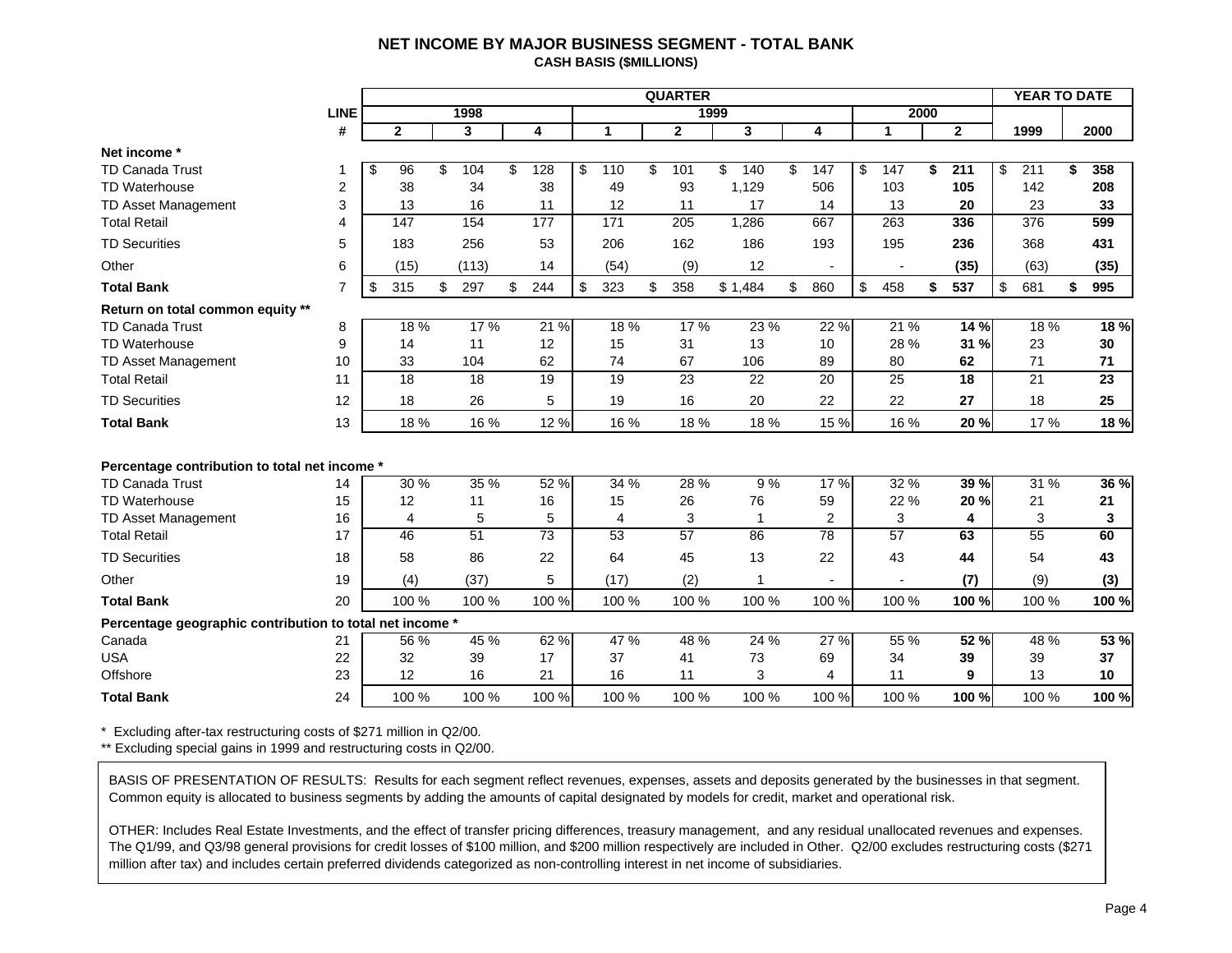<span id="page-6-0"></span>

|                                                                   |                |           |     |       |    |       |           | <b>QUARTER</b> |      |        |     |        |           |      |              | <b>YEAR TO DATE</b> |           |
|-------------------------------------------------------------------|----------------|-----------|-----|-------|----|-------|-----------|----------------|------|--------|-----|--------|-----------|------|--------------|---------------------|-----------|
|                                                                   | <b>LINE</b>    |           |     | 1998  |    |       |           |                | 1999 |        |     |        |           | 2000 |              |                     |           |
|                                                                   | #              | 2         |     | 3     |    | 4     |           | $\mathbf{2}$   |      | 3      |     | 4      |           |      | $\mathbf{2}$ | 1999                | 2000      |
| Net interest income (TEB)                                         |                | \$<br>521 |     | 544   | \$ | 542   | \$<br>525 | \$<br>507      | \$   | 523    | \$  | 533    | 557       | S    | 804          | \$1,032             | \$1,361   |
| Provision for credit losses                                       | $\overline{2}$ | 43        |     | 37    |    | 35    | 45        | 46             |      | 14     |     |        | 45        |      | 75           | 91                  | 120       |
|                                                                   |                |           |     |       |    |       |           |                |      |        |     | (2)    |           |      |              |                     |           |
| Other income                                                      | 3              | 241       |     | 250   |    | 248   | 264       | 272            |      | 296    |     | 286    | 313       |      | 552          | 536                 | 865       |
| Non-interest expenses                                             | 4              | 542       |     | 562   |    | 550   | 548       | 554            |      | 559    |     | 570    | 567       |      | 914          | 1,102               | 1,481     |
| Net income before taxes                                           | 5              | 177       |     | 195   |    | 205   | 196       | 179            |      | 246    |     | 251    | 258       |      | 367          | 375                 | 625       |
| Income taxes (TEB)                                                | 6              | 81        |     | 91    |    | 77    | 86        | 78             |      | 106    |     | 104    | 111       |      | 156          | 164                 | 267       |
| Net income                                                        |                | \$<br>96  | \$. | 104   | S  | 128   | \$<br>110 | \$<br>101      | \$   | 140    | \$. | 147    | \$<br>147 | \$   | 211          | \$<br>211           | \$<br>358 |
|                                                                   |                |           |     |       |    |       |           |                |      |        |     |        |           |      |              |                     |           |
| Selected volumes and ratios                                       |                |           |     |       |    |       |           |                |      |        |     |        |           |      |              |                     |           |
| Average loans and customers'<br>liability under acceptances (\$B) | 8              | \$<br>57  | \$  | 59    | \$ | 59    | \$<br>60  | \$<br>61       | \$   | 62     | \$  | 61     | \$<br>61  |      | 90           | \$<br>61            | \$<br>76  |
| Average deposits (\$B)                                            | 9              | 50        |     | 51    |    | 52    | 53        | 54             |      | 55     |     | 56     | 58        |      | 95           | 54                  | 77        |
| Assets under administration (\$B)                                 | 10             | \$<br>35  | \$  | 37    | \$ | 37    | \$<br>38  | \$<br>40       | \$   | 44     | \$  | 48     | \$<br>50  | \$   | 77           | \$<br>39            | \$<br>64  |
| Margin on average earning assets                                  | 11             | 3.88 %    |     | 3.82% |    | 3.85% | 3.72 %    | 3.72 %         |      | 3.66 % |     | 3.67 % | 3.89 %    |      | 3.80 %       | 3.72%               | 3.85 %    |
| Efficiency ratio excluding goodwill/intangibles                   | 12             | 71 %      |     | 71 %  |    | 70 %  | 70 %      | 71 %           |      | 68 %   |     | 70 %   | 65 %      |      | 67 %         | 70 %                | 67 %      |
| Return on total common equity                                     | 13             | 18 %      |     | 17 %  |    | 21 %  | 18 %      | 17 %           |      | 23 %   |     | 22 %   | 21 %      |      | 14 %         | 18 %                | 18 %      |
|                                                                   |                |           |     |       |    |       |           |                |      |        |     |        |           |      |              |                     |           |

# **NET INCOME BY MAJOR BUSINESS SEGMENT - TD CANADA TRUST CASH BASIS (\$MILLIONS)**

#### TD CANADA TRUST:

Provides financial services to consumers and small and medium-sized businesses. It encompasses retail and commercial banking, electronic banking, credit card services, private banking, full service brokerage, trust, and insurance businesses, operating through a network of retail outlets, automated banking machines, telephones, PCs and the Internet.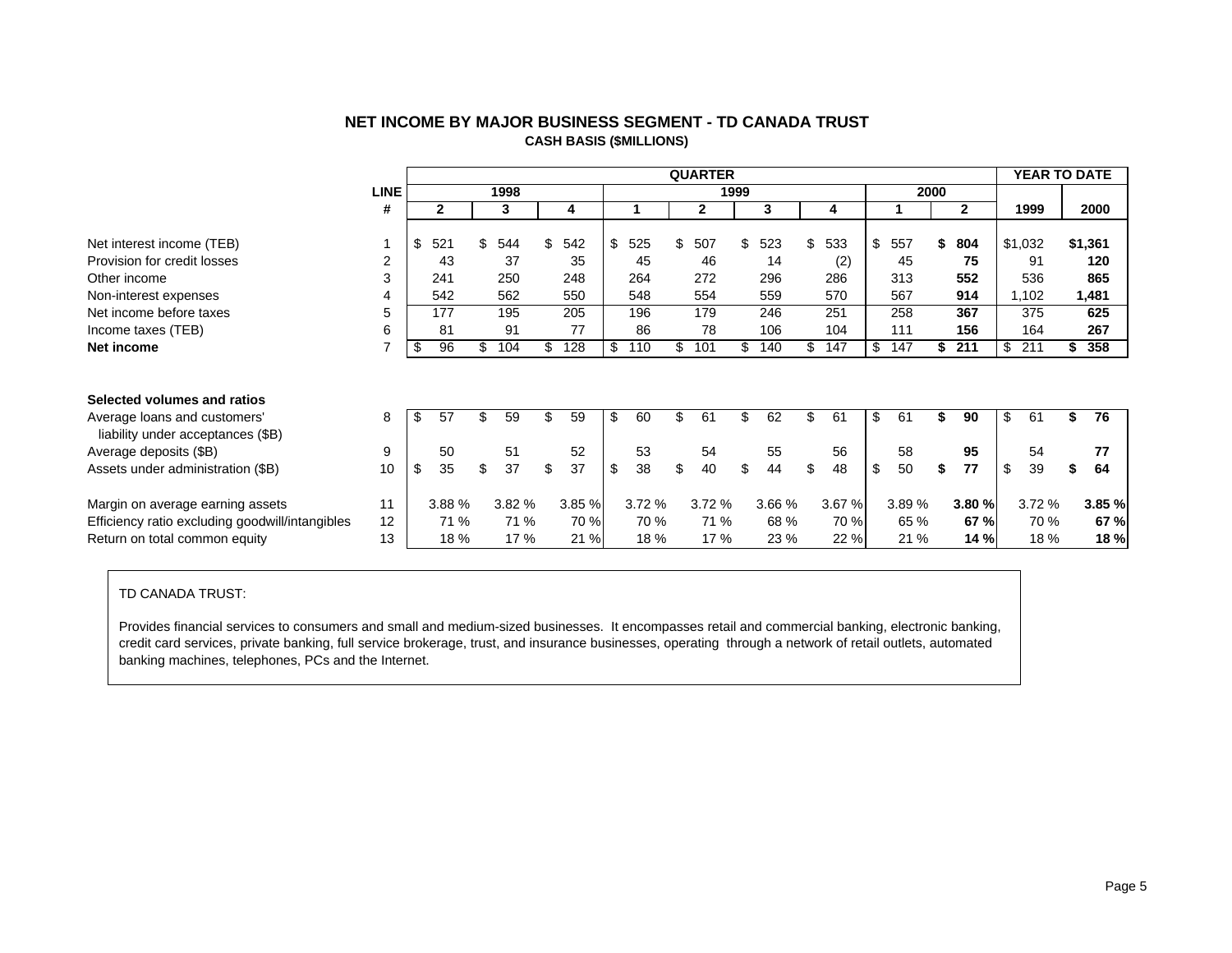<span id="page-7-0"></span>

|                                                  |                |          |     |      |                          |           | <b>QUARTER</b> |      |                |     |       |           |    |              |                         | <b>YEAR TO DATE</b> |       |
|--------------------------------------------------|----------------|----------|-----|------|--------------------------|-----------|----------------|------|----------------|-----|-------|-----------|----|--------------|-------------------------|---------------------|-------|
|                                                  | <b>LINE</b>    |          |     | 1998 |                          |           |                | 1999 |                |     |       | 2000      |    |              |                         |                     |       |
|                                                  | #              | 2        |     | 3    | 4                        |           | 2              |      | 3              |     | 4     |           |    | $\mathbf{2}$ |                         | 1999                | 2000  |
| Net interest income (TEB)                        |                | \$<br>49 |     | 55   | 57                       | \$<br>60  | 67             |      | 84             |     | 97    | \$<br>118 | S  | 142          | \$                      | 127                 | 260   |
| Brokerage commissions & other                    | $\overline{2}$ | 182      |     | 194  | 208                      | 265       | 367            |      | 1,358          |     | 1,029 | 459       |    | 546          |                         | 632                 | 1,005 |
| Non-interest expenses                            | 3              | 163      |     | 190  | 204                      | 240       | 274            |      | 276            |     | 304   | 388       |    | 486          |                         | 514                 | 874   |
| Net income before taxes                          | 4              | 68       |     | 59   | 61                       | 85        | 160            |      | 1,166          |     | 822   | 189       |    | 202          |                         | 245                 | 391   |
| Income taxes (TEB)                               | 5              | 30       |     | 25   | 23                       | 36        | 67             |      | 35             |     | 313   | 76        |    | 85           |                         | 103                 | 161   |
| Non-controlling interest                         | 6              |          |     |      |                          |           |                |      | 2              |     | 3     | 10        |    | 12           |                         |                     | 22    |
| Net income                                       | $\overline{7}$ | \$<br>38 | \$. | 34   | \$<br>38                 | \$<br>49  | \$<br>93       |      | \$1,129        | \$  | 506   | \$<br>103 | \$ | 105          | \$                      | 142                 | 208   |
|                                                  |                |          |     |      |                          |           |                |      |                |     |       |           |    |              |                         |                     |       |
|                                                  |                |          |     |      |                          |           |                |      |                |     |       |           |    |              |                         |                     |       |
| Selected volumes and ratios                      |                |          |     |      |                          |           |                |      |                |     |       |           |    |              |                         |                     |       |
| Average earning assets (\$B)                     | 8              | \$<br>6  |     |      | 8                        | \$<br>9   | 12             | \$.  | 14             | \$. | 15    | \$<br>19  | S  | 24           | \$                      | 11                  | 22    |
| Assets under administration (\$B)                |                |          |     |      |                          |           |                |      |                |     |       |           |    |              |                         |                     |       |
| Retail brokerage: Canada                         | 9              | \$<br>29 |     | 29   | \$<br>27                 | \$<br>30  | 33             | \$   | 35             | \$  | 37    | \$<br>43  | S  | 49           | $\sqrt[6]{\frac{1}{2}}$ | 33                  | 49    |
| <b>USA</b>                                       | 10             | 61       |     | 69   | 73                       | 94        | 123            |      | 135            |     | 142   | 173       |    | 185          |                         | 123                 | 185   |
| Offshore                                         | 11             |          |     |      | $\overline{\phantom{0}}$ | 2         | 2              |      | $\overline{2}$ |     | 3     |           |    | 3            |                         | 2                   | 3     |
| <b>Total AUA</b>                                 | 12             | \$<br>90 |     | 98   | \$<br>100                | \$<br>126 | \$<br>158      | \$   | 172            | \$  | 182   | \$<br>220 | \$ | 237          | \$                      | 158                 | 237   |
|                                                  |                |          |     |      |                          |           |                |      |                |     |       |           |    |              |                         |                     |       |
| Efficiency ratio excluding goodwill/intangible * | 13             | 71 %     |     | 76 % | 77 %                     | 74 %      | 63 %           |      | 77 %           |     | 83 %  | 67 %      |    | 71 %         |                         | 68 %                | 69 %  |
| Return on total common equity *                  | 14             | 14 %     |     | 11 % | 12 %                     | 15 %      | 31 %           |      | 13 %           |     | 10 %  | 28 %      |    | 31 %         |                         | 23 %                | 30 %  |

## **NET INCOME BY MAJOR BUSINESS SEGMENT - TD WATERHOUSE CASH BASIS (\$MILLIONS)**

\* Excluding special gains in 1999.

Excluding the impact of \$17 million after tax investment securities gains in Q1/00, Net Income would be \$86 million.

Excluding the impact of the \$471 million after tax gains in Q4/99, Net Income would be \$35 million.

Excluding the impact of \$1,082 million after tax gain on the sale of TD Waterhouse Group Inc. in Q3/99, Net Income would be \$47 million.

Excluding the impact of \$41 million after tax investment securities gains in Q2/99, Net Income would be \$52 million.

#### TD WATERHOUSE:

Comprised of TD Waterhouse (USA, Canada, Europe, Australia, Hong Kong, India and Japan).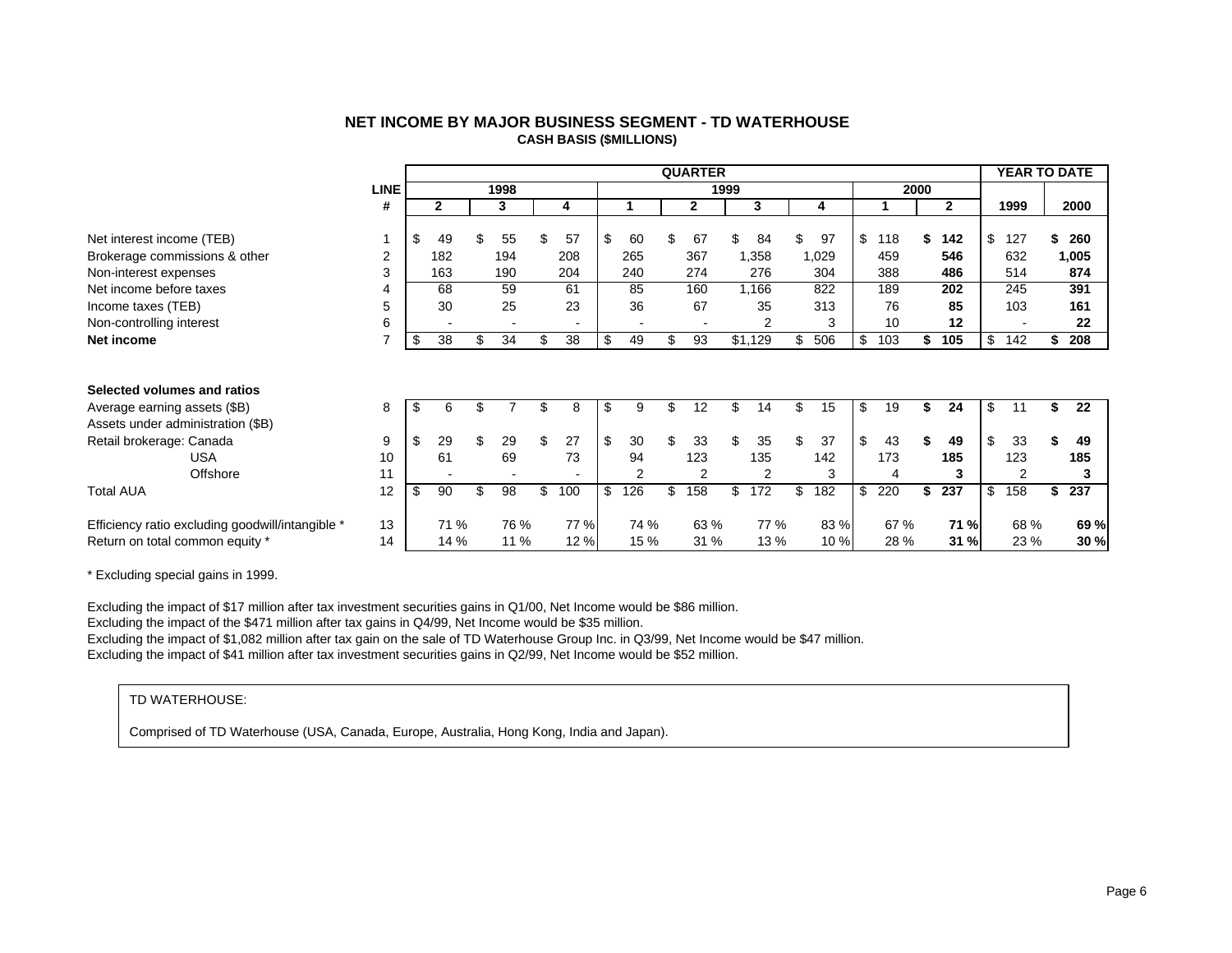<span id="page-8-0"></span>

|                                                 |             |          |       |          |          | <b>QUARTER</b> |      |       |     |      |     |      |   |      | YEAR TO DATE |      |
|-------------------------------------------------|-------------|----------|-------|----------|----------|----------------|------|-------|-----|------|-----|------|---|------|--------------|------|
|                                                 | <b>LINE</b> |          | 1998  |          |          |                | 1999 |       |     |      |     | 2000 |   |      |              |      |
|                                                 | #           |          | 3     | 4        |          | $\mathbf{2}$   |      |       |     | 4    |     |      |   | 2    | 1999         | 2000 |
|                                                 |             |          |       |          |          |                |      |       |     |      |     |      |   |      |              |      |
| Net interest income (TEB)                       |             | \$<br>3  | \$    | \$<br>3  | \$<br>4  | \$<br>6        | \$   | 9     | JЛ. | 3    | \$  | 6    |   | 5    | \$<br>10     | 11   |
| Other income                                    | 2           | 42       | 54    | 32       | 44       | 37             |      | 46    |     | 54   |     | 49   |   | 63   | 81           | 112  |
| Non-interest expenses                           | 3           | 20       | 23    | 17       | 26       | 23             |      | 24    |     | 32   |     | 31   |   | 31   | 49           | 62   |
| Net income before taxes                         | 4           | 25       | 32    | 18       | 22       | 20             |      | 31    |     | 25   |     | 24   |   | 37   | 42           | 61   |
| Income taxes (TEB)                              | 5           | 12       | 16    |          | 10       | 9              |      | 14    |     | 11   |     | 11   |   | 17   | 19           | 28   |
| Net income                                      | 6           | \$<br>13 | 16    | \$<br>11 | \$<br>12 | 11             | \$   | 17    |     | 14   | \$  | 13   | ъ | 20   | 23           | 33   |
|                                                 |             |          |       |          |          |                |      |       |     |      |     |      |   |      |              |      |
|                                                 |             |          |       |          |          |                |      |       |     |      |     |      |   |      |              |      |
| Selected volumes and ratios                     |             |          |       |          |          |                |      |       |     |      |     |      |   |      |              |      |
| Assets under mgmt. as at quarter end (\$B)      |             | \$<br>52 | 53    | \$<br>54 | \$<br>60 | 63             |      | 67    |     | 69   | \$. | 74   |   | 97   | 63           | 97   |
| Efficiency ratio excluding goodwill/intangibles | 8           | 45 %     | 43 %  | 48 %     | 55 %     | 54 %           |      | 44 %  |     | 56 % |     | 57 % |   | 46 % | 54 %         | 50 % |
| Return on total common equity                   | 9           | 33 %     | 104 % | 62%      | 74 %     | 67 %           |      | 106 % |     | 89 % |     | 80 % |   | 62%  | 71 %         | 71 % |
|                                                 |             |          |       |          |          |                |      |       |     |      |     |      |   |      |              |      |

# **NET INCOME BY MAJOR BUSINESS SEGMENT - TD ASSET MANAGEMENT CASH BASIS (\$MILLIONS)**

#### TD ASSET MANAGEMENT

Provides a full range of investment management services, including private money management to high net worth individuals, passive, quantitative, enhanced and active institutional portfolios for pension funds, corporations, institutions, endowments and foundations and mutual funds for retail investors.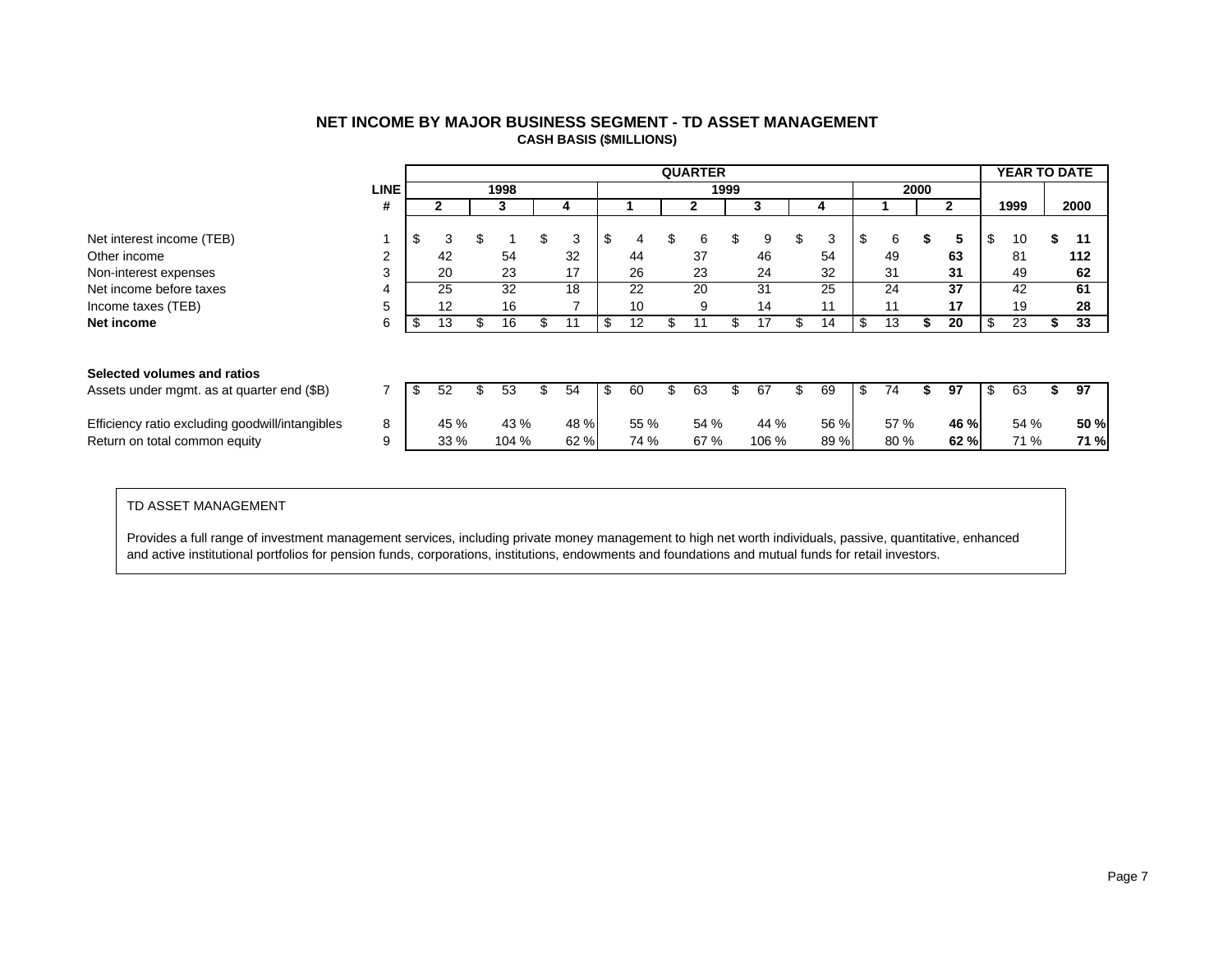| NET INCOME BY MAJOR BUSINESS SEGMENT - TD SECURITIES |
|------------------------------------------------------|
| <b>CASH BASIS (\$MILLIONS)</b>                       |

<span id="page-9-0"></span>

|                                                    |             |           |     |      |           |           | <b>QUARTER</b> |      |      |     |      |           |      |              | <b>YEAR TO DATE</b> |       |
|----------------------------------------------------|-------------|-----------|-----|------|-----------|-----------|----------------|------|------|-----|------|-----------|------|--------------|---------------------|-------|
|                                                    | <b>LINE</b> |           |     | 1998 |           |           |                | 1999 |      |     |      |           | 2000 |              |                     |       |
|                                                    | #           | 2         |     | 3    | 4         |           | $\mathbf{2}$   |      | 3    |     | 4    |           |      | $\mathbf{2}$ | 1999                | 2000  |
|                                                    |             |           |     |      |           |           |                |      |      |     |      |           |      |              |                     |       |
| Net interest income (TEB)                          |             | \$<br>247 | \$. | 253  | \$<br>262 | \$<br>280 | \$<br>199      | \$   | 171  | \$  | 156  | \$<br>161 |      | 160          | \$<br>479           | 321   |
| Provision for credit losses                        | 2           | 20        |     | 25   | 27        | 30        | 30             |      | 13   |     | 3    | 30        |      | 60           | 60                  | 90    |
| Trading and fee income                             | 3           | 347       |     | 486  | 117       | 347       | 370            |      | 439  |     | 439  | 471       |      | 628          | 717                 | 1,099 |
| Non-interest expenses                              | 4           | 249       |     | 250  | 274       | 240       | 252            |      | 283  |     | 253  | 263       |      | 340          | 492                 | 603   |
| Net income before taxes                            | 5           | 325       |     | 464  | 78        | 357       | 287            |      | 314  |     | 339  | 339       |      | 388          | 644                 | 727   |
| Income taxes (TEB)                                 | 6           | 142       |     | 208  | 25        | 151       | 125            |      | 128  |     | 146  | 144       |      | 152          | 276                 | 296   |
| Net income                                         |             | \$<br>183 | \$  | 256  | \$<br>53  | \$<br>206 | \$<br>162      | \$   | 186  | \$. | 193  | \$<br>195 |      | 236          | \$<br>368           | 431   |
|                                                    |             |           |     |      |           |           |                |      |      |     |      |           |      |              |                     |       |
|                                                    |             |           |     |      |           |           |                |      |      |     |      |           |      |              |                     |       |
| Selected volumes and ratios                        |             |           |     |      |           |           |                |      |      |     |      |           |      |              |                     |       |
| Securities purchased under resale agreements (\$B) | 8           | \$<br>29  | \$. | 33   | \$<br>12  | \$<br>23  | 21             |      | 28   |     | 26   | \$<br>27  |      | 16           | \$<br>21            | 16    |
| Trading securities (\$B)                           | 9           | 31        |     | 44   | 37        | 47        | 48             |      | 52   |     | 51   | 55        |      | 57           | 48                  | 57    |
| Short sales of securities (\$B)                    | 10          | 10        |     | 16   | 13        | 16        | 16             |      | 23   |     | 15   | 19        |      | 16           | 16                  | 16    |
| Securities sold under repurchase agreements (\$B)  | 11          | 21        |     | 24   | 8         | 16        | 15             |      | 19   |     | 19   | 16        |      | 13           | 15                  | 13    |
| Average loans and customers' liability under       |             |           |     |      |           |           |                |      |      |     |      |           |      |              |                     |       |
| acceptances (\$B)                                  | 12          | 29        |     | 28   | 30        | 33        | 32             |      | 28   |     | 26   | 26        |      | 28           | 33                  | 27    |
|                                                    |             |           |     |      |           |           |                |      |      |     |      |           |      |              |                     |       |
| Efficiency ratio excluding goodwill/intangibles    | 13          | 42 %      |     | 34 % | 72 %      | 38 %      | 44 %           |      | 46 % |     | 43 % | 42 %      |      | 43 %         | 41 %                | 42 %  |
| Return on total common equity                      | 14          | 18%       |     | 26 % | 5 %       | 19 %      | 16 %           |      | 20 % |     | 22 % | 22 %      |      | 27 %         | 18 %                | 25 %  |

Excluding the impact of \$35 million after tax one-time security gains in Q1/99, Net Income, Efficiency and ROE would be \$171 million, 42% and 16% respectively. Excluding the impact of \$200 million special security gains in Q3/98, Net Income, Efficiency and ROE would be \$152 million, 46%, and 15% respectively.

#### TD SECURITIES:

Provides a full range of investment banking, merchant banking, mergers and acquisition advisory, fixed income, foreign exchange, derivatives products, high yield, money market, equities, and corporate banking services, including loan syndications, to our borrowing, investing and issuing clients in Canada, the U.S.A., Europe, Australia, Latin America and Asia. The segment also includes the results of the Bank's Head Office share investment portfolios and certain Head Office treasury activities.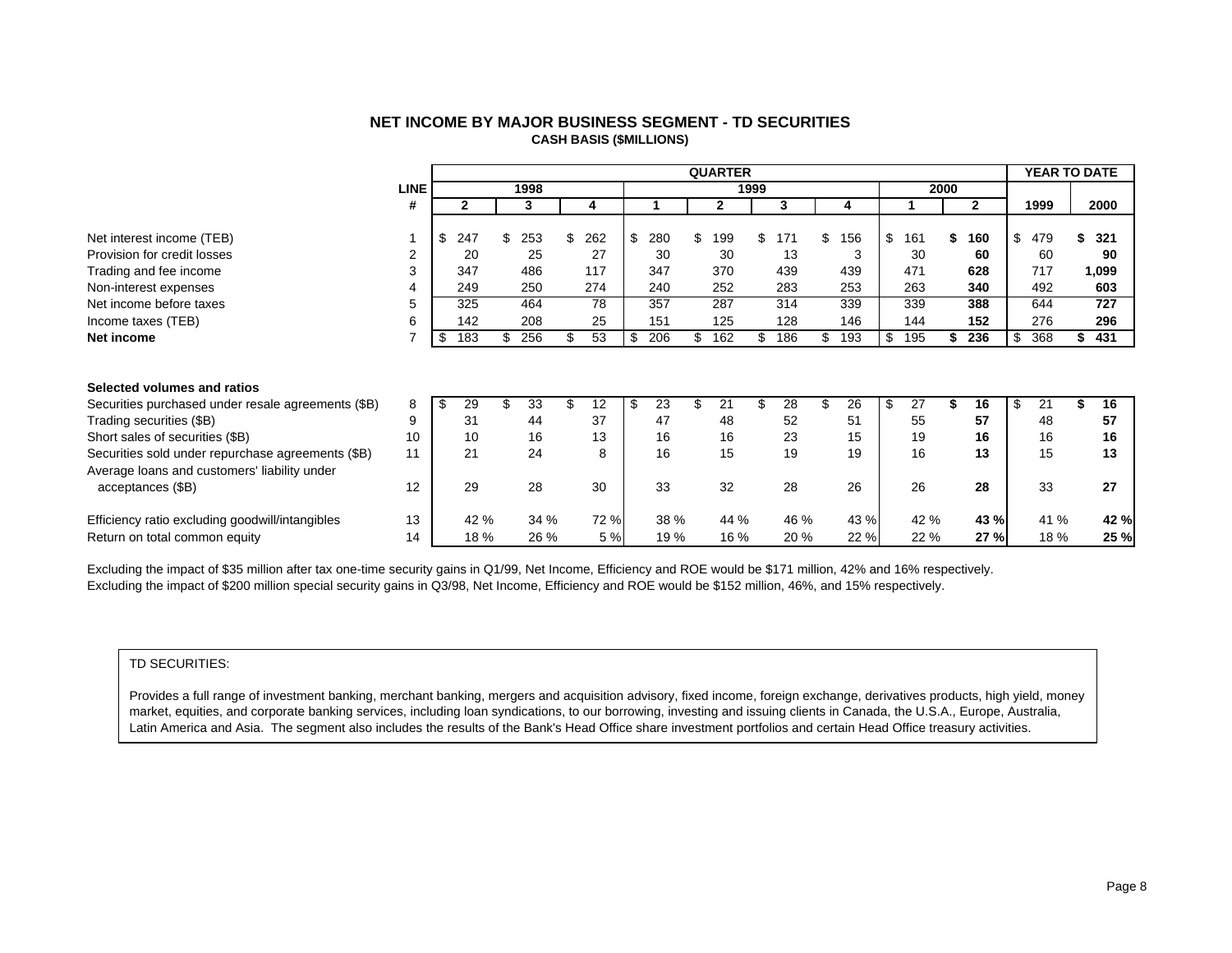#### **NII, MARGINS, RATES AND OTHER STATISTICS (\$MILLIONS)**

<span id="page-10-0"></span>

|                                                 |                |          |                  |           |            |              |              |            | <b>QUARTER</b> |      |                |                    |           |                |      |                | <b>YEAR TO DATE</b>      |             |
|-------------------------------------------------|----------------|----------|------------------|-----------|------------|--------------|--------------|------------|----------------|------|----------------|--------------------|-----------|----------------|------|----------------|--------------------------|-------------|
|                                                 | LINE           |          |                  | 1998      |            |              |              |            |                | 1999 |                |                    |           |                | 2000 |                |                          |             |
|                                                 | #              |          | $\mathbf{2}$     | 3         |            | 4            | $\mathbf{1}$ |            | $\overline{2}$ |      | 3              |                    | 4         | $\mathbf{1}$   |      | $\mathbf{2}$   | 1999                     | 2000        |
| Net interest income                             |                |          |                  |           |            |              |              |            |                |      |                |                    |           |                |      |                |                          |             |
| Net interest income                             | -1             | \$       | 717              | \$<br>736 | \$         | 728          | \$<br>793    | \$         | 704            | \$   | 727            | \$                 | 757       | \$<br>768      | \$   | 946            | \$<br>1,497              | \$<br>1,714 |
| <b>TEB</b> adjustment                           | $\overline{2}$ |          | 55               | 48        |            | 46           | 45           |            | 48             |      | 52             |                    | 47        | 50             |      | 48             | 93                       | 98          |
| Net interest income (TEB)                       | 3              | <b>S</b> | $\overline{772}$ | \$<br>784 | \$         | 774          | \$<br>838    | \$         | 752            | \$   | 779            | \$                 | 804       | \$<br>818      | \$   | 994            | \$<br>1,590              | \$<br>1,812 |
| Average assets                                  |                |          |                  |           |            |              |              |            |                |      |                |                    |           |                |      |                |                          |             |
| Average earning assets                          | $\overline{4}$ |          | \$155,213        | \$165,392 |            | \$178,398    | \$181,123    |            | \$181,156      |      | \$189,687      |                    | \$192,456 | \$201,178      |      | \$250,789      | \$181,140                | \$225,711   |
| Average total assets                            | 5              |          | 184,173          | 196,746   |            | 208,343      | 211,978      |            | 208,714        |      | 216,528        |                    | 216,866   | 226,944        |      | 291,686        | 210,373                  | 258,959     |
|                                                 |                |          |                  |           |            |              |              |            |                |      |                |                    |           |                |      |                |                          |             |
| Trading related income (TEB)*                   |                |          |                  |           |            |              |              |            |                |      |                |                    |           |                |      |                |                          |             |
| Interest rate and credit portfolios             | 6              | \$       | 121              | \$<br>104 | \$         | 113          | \$<br>76     | \$         | 142            | \$   | 125            | \$                 | 74        | \$<br>106      | \$   | 86             | \$<br>218                | \$<br>192   |
| Foreign exchange portfolios                     | $\overline{7}$ |          | 24               | 23        |            | 33           | 47           |            | 35             |      | 29             |                    | 34        | 52             |      | 47             | 82                       | 99          |
| Equity and other portfolios                     | 8              |          | 43               | 10        |            | (113)        | 55           |            | 36             |      | $\overline{7}$ |                    | 49        | 63             |      | 145            | 91                       | 208         |
| Total trading income                            | 9              | \$       | 188              | \$<br>137 | \$         | 33           | \$<br>178    | \$         | 213            | \$   | 161            | \$                 | 157       | \$<br>221      | \$   | 278            | \$<br>391                | \$<br>499   |
| Impact on NII from impaired loans               |                |          |                  |           |            |              |              |            |                |      |                |                    |           |                |      |                |                          |             |
| Reduction/(increase) in NII from impaired loans |                |          |                  |           |            |              |              |            |                |      |                |                    |           |                |      |                |                          |             |
| Gross                                           | 10             | \$       | 17               | \$<br>9   | \$         | 16           | \$<br>15     | \$         | 15             | \$   | 17             | \$                 | 16        | \$<br>21       | \$   | 22             | \$<br>30                 | \$<br>43    |
| Recoveries                                      | 11             |          | (4)              | (4)       |            | (4)          | (3)          |            | (3)            |      | (3)            |                    | (2)       | (3)            |      | (4)            | (6)                      | (7)         |
|                                                 | 12             | \$       | 13               | \$<br>5   | \$         | 12           | \$<br>12     | \$         | 12             | \$   | 14             | \$                 | 14        | \$<br>18       | \$   | 18             | \$<br>24                 | \$<br>36    |
| Net reduction/(increase)                        |                |          |                  |           |            |              |              |            |                |      |                |                    |           |                |      |                |                          |             |
| Net interest margin                             |                |          |                  |           |            |              |              |            |                |      |                |                    |           |                |      |                |                          |             |
| N.I.I. (TEB) as a % of average earning assets   | 13             |          | 2.04 %           | 1.88%     |            | 1.72%        | 1.84 %       |            | 1.70%          |      | 1.63%          |                    | 1.66%     | 1.62%          |      | 1.61%          | 1.77%                    | 1.61%       |
| N.I.I. (TEB) as a % of average total assets     | 14             |          | 1.72             | 1.58      |            | 1.47         | 1.57         |            | 1.48           |      | 1.43           |                    | 1.47      | 1.43           |      | 1.39           | 1.52                     | 1.41        |
| Effective tax rates**                           |                |          |                  |           |            |              |              |            |                |      |                |                    |           |                |      |                |                          |             |
| Published                                       | 15             |          | 38.4%            | 35.5%     |            | 21.7%        | 35.5%        |            | 34.9%          |      | 36.8%          |                    | 38.3%     | 37.0%          |      | 36.4%          | 35.2%                    | 36.5%       |
| <b>TEB</b>                                      | 16             |          | 44.5             | 41.8      |            | 32.3         | 41.0         |            | 40.4           |      | 41.6           |                    | 40.4      | 41.1           |      | 39.7           | 40.7                     | 40.1        |
|                                                 |                |          |                  |           |            |              |              |            |                |      |                |                    |           |                |      |                |                          |             |
| Number of common shares outstanding (millions)  |                |          |                  |           |            |              |              |            |                |      |                |                    |           |                |      |                |                          |             |
| At end of period                                | 17             |          | 594.1            | 594.1     |            | 594.2        | 594.4        |            | 594.5          |      | 594.6          |                    | 620.3     | 621.5          |      | 621.7          | 594.5                    | 621.7       |
| Average for period                              | 18             |          | 594.0            | 594.1     |            | 594.2        | 594.4        |            | 594.4          |      | 594.5          |                    | 613.9     | 620.6          |      | 621.6          | 594.4                    | 621.1       |
| <b>Asset securitization</b>                     |                |          |                  |           |            |              |              |            |                |      |                |                    |           |                |      |                |                          |             |
| Securitized/(repurchased) during the quarter    |                |          |                  |           |            |              |              |            |                |      |                |                    |           |                |      |                |                          |             |
| Mortgages - conventional                        | 19             |          | 498              | $\sim$    |            | 582          | $\sim$       |            | $\sim$         |      | 382            |                    | 2,410     | $\blacksquare$ |      | (1,221)        | $\overline{\phantom{a}}$ | (1,221)     |
| Mortgages - MBS pools                           | 20             |          |                  |           |            |              | 500          |            | ÷,             |      | 404            |                    | 22        | 20             |      |                | 500                      | 20          |
| <b>Credit Cards</b>                             | 21             |          |                  | 1,140     |            | 560          |              |            | 325            |      | ÷,             |                    | Ĭ.        |                |      |                | 325                      |             |
| Personal Loans                                  |                |          |                  |           |            |              |              |            |                |      |                |                    |           |                |      |                | $\overline{a}$           |             |
|                                                 | 22             |          |                  |           |            |              |              |            |                |      |                |                    |           |                |      | 7,170          |                          | 7,170       |
| Corporate Loans                                 | 23             |          |                  |           |            |              |              |            |                |      |                |                    | 200       |                |      |                | $\overline{a}$           |             |
| Outstanding at period end                       | 24             |          | 2,715            | 3,723     |            | 4,721        | 5,044        |            | 5,207          |      | 5,811          |                    | 8,270     | 8,029          |      | 23,954         | 5,207                    | 23,954      |
| Income statement impact                         |                |          |                  |           |            |              |              |            |                |      |                |                    |           |                |      |                |                          |             |
| Net interest income                             | 25             | \$       | (4)              | \$<br>(5) | $\sqrt{2}$ | (33)         | \$<br>(31)   | $\sqrt{3}$ | (33)           | \$   | (39)           | $\mathbf{\hat{s}}$ | (46)      | \$<br>(43)     | \$   | (84)           | \$<br>(64)               | \$<br>(127) |
| Other income                                    | 26             |          | 3                | 4         |            | 24           | 16           |            | 25             |      | 27             |                    | 30        | 26             |      | 69             | 41                       | 95          |
| Provision for credit losses                     | 27             |          |                  |           |            | (10)         | (13)         |            | (12)           |      | (14)           |                    | (12)      | (13)           |      | (15)           | (25)                     | (28)        |
| Total impact                                    | 28             | \$       | (1)              | \$<br>(1) | \$         | $\mathbf{1}$ | \$<br>(2)    | \$         | $\overline{4}$ | \$   | $\overline{2}$ | \$                 | (4)       | \$<br>(4)      | \$   | $\blacksquare$ | \$<br>2                  | \$<br>(4)   |
|                                                 |                |          |                  |           |            |              |              |            |                |      |                |                    |           |                |      |                |                          |             |

\* Includes trading-related income reported in net interest and other income.

\*\* Excludes gain on sale of TD Waterhouse Group Inc. in 1999, and CT restructuring costs, goodwill, intangibles gross-up and benefits commencing in Q2, 2000.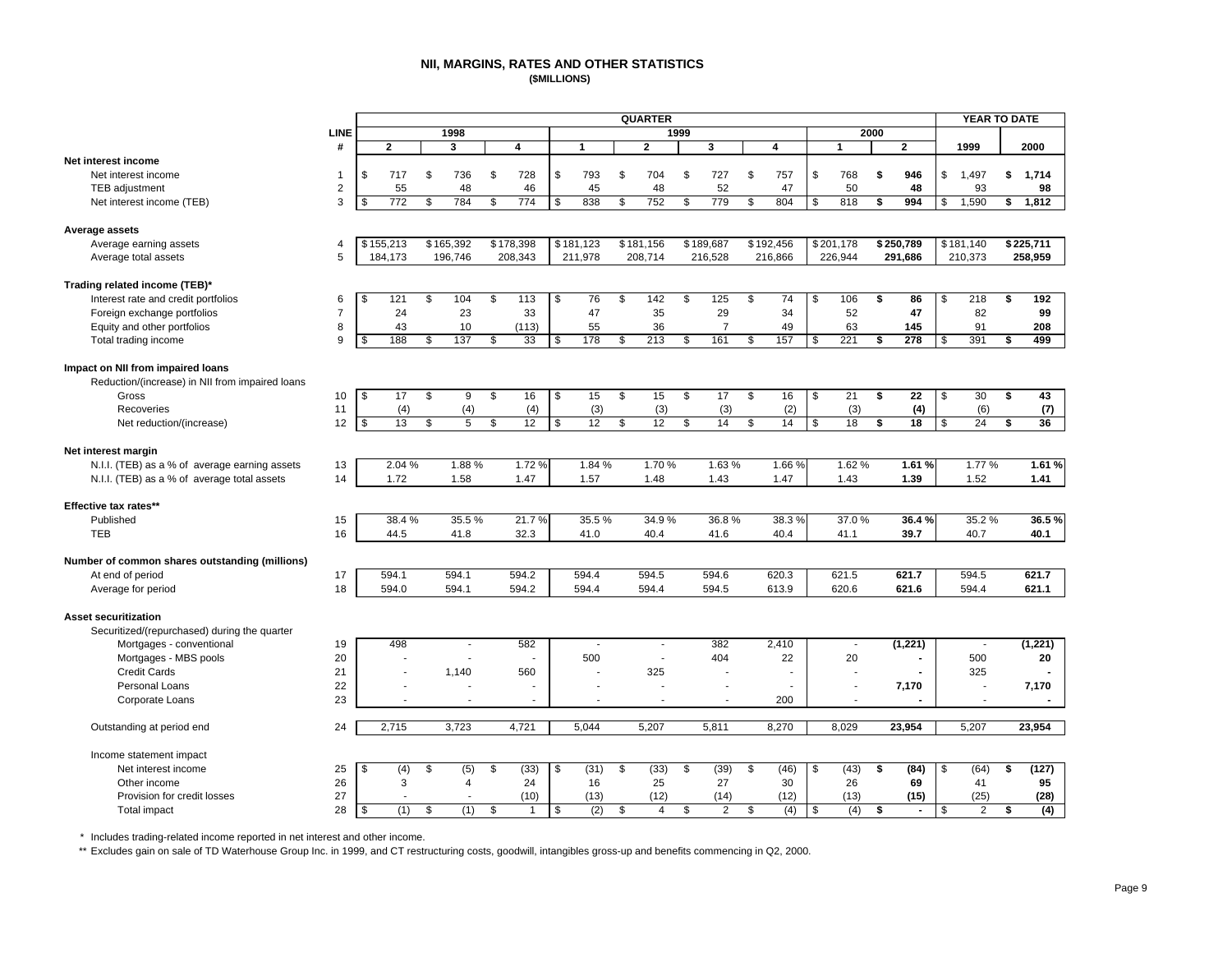# <span id="page-11-0"></span> **INTEREST RATE SENSITIVITY, SECURITIES, DEFERRED REVENUE, INTANGIBLES AND GOODWILL, AND RESTRUCTURING COSTS (\$MILLIONS)**

|                                                                     |                |                         |                           |     |                |                                  |      |                         |                |                          | <b>AS AT QUARTER END</b> |                          |                          |                 |                 |                         |            |     |                  |
|---------------------------------------------------------------------|----------------|-------------------------|---------------------------|-----|----------------|----------------------------------|------|-------------------------|----------------|--------------------------|--------------------------|--------------------------|--------------------------|-----------------|-----------------|-------------------------|------------|-----|------------------|
|                                                                     | <b>LINE</b>    |                         |                           |     | 1998           |                                  |      |                         |                |                          | 1999                     |                          |                          |                 |                 |                         | 2000       |     |                  |
|                                                                     | #              |                         | $\overline{2}$            |     | 3              |                                  | 4    |                         | 1              |                          | $\mathbf{2}$             |                          | 3                        |                 | 4               |                         | 1          |     | $\mathbf{2}$     |
| Interest sensitive (asset) liability gap within 1 year (\$billions) | $\mathbf{1}$   | \$                      | 4.9                       | \$  | 1.0            | \$                               | 1.5  | \$                      | $(3.8)$ \$     |                          | $(4.4)$ \$               |                          | 0.9                      | \$              | $(7.5)$ \$      |                         | $(4.4)$ \$ |     | (6.5)            |
| After tax impact of 1% increase in interest rates on                |                |                         |                           |     |                |                                  |      |                         |                |                          |                          |                          |                          |                 |                 |                         |            |     |                  |
| Common shareholders' equity                                         | 2              | \$                      | $(130)$ \$                |     | $(77)$ \$      |                                  | (74) | $\overline{\mathbf{e}}$ | $(112)$ \$     |                          | $(126)$ \$               |                          | $(156)$ \$               |                 | $(153)$ \$      |                         | $(138)$ \$ |     | (71)             |
| Annual net income                                                   | 3              |                         | (6)                       |     | 13             |                                  | 38   |                         | 5              |                          | (2)                      |                          | (14)                     |                 | (7)             |                         | 9          |     | 9                |
| Securities - surplus (deficit) over book                            |                |                         |                           |     |                |                                  |      |                         |                |                          |                          |                          |                          |                 |                 |                         |            |     |                  |
| Canadian governments                                                | 4              | \$                      | $(6)$ \$                  |     | $(6)$ \$       |                                  | (1)  | \$                      | $(2)$ \$       |                          | $(2)$ \$                 |                          | $(10)$ \$                |                 | (20)            | -\$                     | (26)       | -\$ | (24)             |
| U.S. and other foreign government                                   | 5              |                         | $\overline{4}$            |     | 1              |                                  | 7    |                         |                |                          |                          |                          | (1)                      |                 | (2)             |                         | (4)        |     | (29)             |
| Corporate bonds/debentures/commercial paper                         | 6              |                         | (8)                       |     | (13)           |                                  | (5)  |                         | 3              |                          | (2)                      |                          | 10                       |                 | 6               |                         |            |     | $\mathbf{3}$     |
| <b>Preferred shares</b>                                             | $\overline{7}$ |                         | 43                        |     | 42             |                                  | 17   |                         | 19             |                          | 17                       |                          | 13                       |                 | 5               |                         | (20)       |     | (15)             |
| Common & equivalents                                                | 8              |                         | 932                       |     | 746            |                                  | 459  |                         | 880            |                          | 1,521                    |                          | 1,227                    |                 | 405             |                         | 382        |     | 497              |
| <b>Total</b>                                                        | 9              | \$                      | 965                       | \$  | 770            | \$                               | 477  | $\overline{\mathbf{e}}$ | 900            | $\overline{\mathcal{G}}$ | 1,534                    | $\overline{\mathbf{e}}$  | 1.239                    | \$              | 394             | -\$                     | 332        | \$  | 432              |
| Deferred revenue                                                    |                |                         |                           |     |                |                                  |      |                         |                |                          |                          |                          |                          |                 |                 |                         |            |     |                  |
| Credit fees                                                         | 10             | \$                      | 145                       | -\$ | 128            | \$                               | 142  | $\overline{\mathbf{e}}$ | 183            | \$                       | $141$ \$                 |                          | 139                      | \$              | 128             | \$                      | 136        | \$  | $\overline{123}$ |
| Derivatives                                                         | 11             |                         | 130                       |     | 135            |                                  | 133  |                         | 134            |                          | 142                      |                          | 145                      |                 | 143             |                         | 137        |     | 141              |
| <b>Total</b>                                                        | 12             | $\overline{\mathbf{e}}$ | 275                       | \$  | 263            | \$                               | 275  | $\overline{\mathbf{e}}$ | 317            | \$                       | 283                      | \$                       | 284                      | \$              | 271             | $\sqrt[6]{2}$           | 273        | \$  | 264              |
| Identifiable intangibles from business combinations, net of tax     |                |                         |                           |     |                |                                  |      |                         |                |                          |                          |                          |                          |                 |                 |                         |            |     |                  |
| At beginning of period                                              | 13             | \$                      |                           | \$  |                | \$                               |      | \$                      |                | \$                       |                          | \$                       |                          | \$              | 18              | \$                      | 17         | \$  | 16               |
| Arising during the period (net of tax)                              | 14             |                         |                           |     |                |                                  |      |                         |                |                          |                          |                          | 18                       |                 |                 |                         |            |     | 3,910            |
| Amortized in the period                                             | 15             |                         |                           |     |                |                                  |      |                         |                |                          |                          |                          |                          |                 | (1)             |                         | (1)        |     | (184)            |
| <b>Total</b>                                                        | 16             | $\overline{\mathbf{e}}$ | $\mathbb{Z}^{\mathbb{Z}}$ | \$  | $\blacksquare$ | \$                               |      | $\overline{\mathbf{e}}$ | $\blacksquare$ | $\overline{\mathcal{G}}$ | $\overline{\phantom{a}}$ | $\overline{\mathcal{G}}$ | 18                       | \$              | $\overline{17}$ | $\overline{\mathbf{3}}$ | 16         | \$  | 3,742            |
| Goodwill                                                            |                |                         |                           |     |                |                                  |      |                         |                |                          |                          |                          |                          |                 |                 |                         |            |     |                  |
| At beginning of period                                              | 17             | \$                      | 756                       | \$  | 734            | \$                               | 915  | $\overline{\$}$         | 958            | \$                       | 928                      | \$                       | 882                      | \$              | 899             | \$                      | 892        | S   | 935              |
| Arising during the period                                           | 18             |                         |                           |     | 151            |                                  | 37   |                         | 3              |                          | $\blacksquare$           |                          |                          |                 | 27              |                         | 72         |     | 1,107            |
| Amortized in the period                                             | 19             |                         | (10)                      |     | (11)           |                                  | (13) |                         | (13)           |                          | (13)                     |                          | (13)                     |                 | (13)            |                         | (13)       |     | (42)             |
| Foreign exchange adjustment                                         | 20             |                         | (12)                      |     | 41             |                                  | 19   |                         | (20)           |                          | (33)                     |                          | 30                       |                 | (21)            |                         | (16)       |     | 20               |
| <b>Total</b>                                                        | 21             | \$                      | 734                       | \$  | 915            | \$                               | 958  | \$                      | 928            | \$                       | 882                      | \$                       | 899                      | \$              | 892             | -\$                     | 935        | \$  | 2,020            |
| Total net intangibles and goodwill                                  | 22             | \$                      | 734                       | \$  | 915            | \$                               | 958  | $\overline{\mathbf{e}}$ | 928            | \$                       | 882                      | \$                       | 917                      | \$              | 909             | -\$                     | 951        | \$  | 5,762            |
| <b>Restructuring costs</b>                                          |                |                         |                           |     |                |                                  |      |                         |                |                          |                          |                          |                          |                 |                 |                         |            |     |                  |
| Accrual at beginning of period                                      | 23             | \$                      |                           | \$  |                | $\overline{\boldsymbol{\theta}}$ |      | $\overline{\mathbf{e}}$ |                | \$                       | $\overline{a}$           | \$                       |                          | \$              |                 | \$                      |            | \$  |                  |
| Expensed during period                                              | 24             |                         |                           |     |                |                                  |      |                         |                |                          |                          |                          |                          |                 |                 |                         |            |     | 475              |
| Amount utilized during period                                       | 25             |                         |                           |     |                |                                  |      |                         |                |                          |                          |                          |                          |                 |                 |                         |            |     | (60)             |
| Accrual at end of period                                            | 26             | \$                      | $\blacksquare$            | \$  |                | $\overline{\$}$                  |      | $\overline{\$}$         |                | $\overline{\$}$          | $\blacksquare$           | $\overline{\$}$          | $\overline{\phantom{a}}$ | $\overline{\$}$ |                 | $\overline{\$}$         |            | \$  | 415              |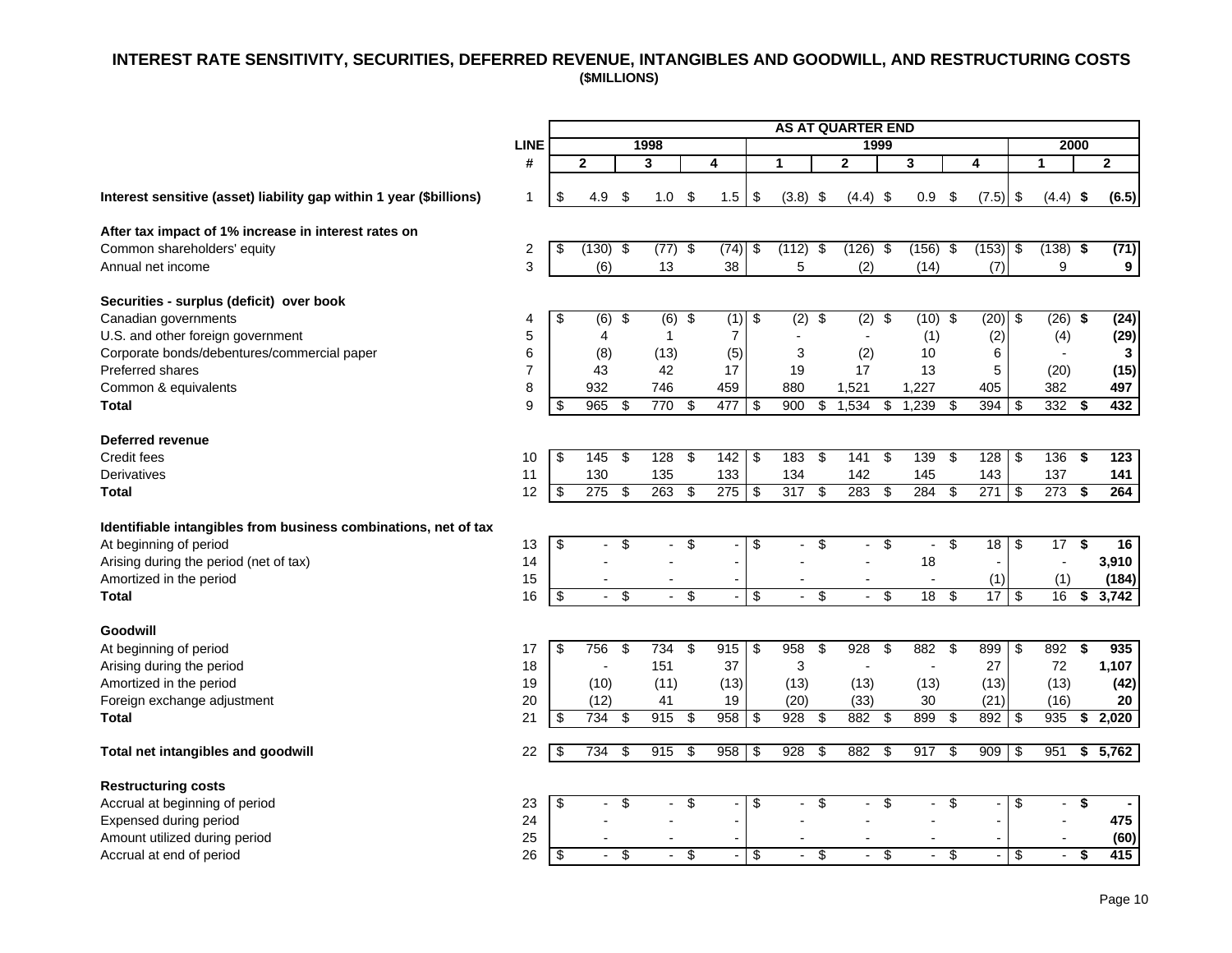# **OTHER INCOME (\$MILLIONS)**

<span id="page-12-0"></span>

|                                                      |                | <b>QUARTER</b> |              |    |       |    |      |                         |                |    |                |      |                |    | <b>YEAR TO DATE</b> |           |                |           |      |        |
|------------------------------------------------------|----------------|----------------|--------------|----|-------|----|------|-------------------------|----------------|----|----------------|------|----------------|----|---------------------|-----------|----------------|-----------|------|--------|
|                                                      | <b>LINE</b>    |                |              |    | 1998  |    |      |                         |                |    |                | 1999 |                |    |                     | 2000      |                |           |      |        |
|                                                      | #              |                | $\mathbf{2}$ |    | 3     |    | 4    |                         | 1              |    | $\overline{2}$ |      | $\mathbf{3}$   |    | 4                   | 1         | $\overline{2}$ | 1999      |      | 2000   |
| TD Waterhouse fees and commissions                   | $\mathbf 1$    | \$             | 163          | \$ | 167   | \$ | 177  | $\sqrt[6]{\frac{1}{2}}$ | 238            | \$ | 268            | \$   | 238            | \$ | 235                 | \$<br>383 | 496<br>-\$     | \$<br>506 | - \$ | 879    |
| Full service brokerage and other securities services | 2              |                | 128          |    | 104   |    | 54   |                         | 112            |    | 116            |      | 161            |    | 95                  | 126       | 201            | 228       |      | 327    |
| Mutual fund management                               | 3              |                | 48           |    | 56    |    | 56   |                         | 59             |    | 64             |      | 65             |    | 70                  | 75        | 121            | 123       |      | 196    |
| Credit fees                                          | 4              |                | 105          |    | 119   |    | 97   |                         | 100            |    | 118            |      | 118            |    | 127                 | 129       | 166            | 218       |      | 295    |
| Service charges                                      | 5              |                | 70           |    | 72    |    | 72   |                         | 68             |    | 69             |      | 76             |    | 76                  | 76        | 124            | 137       |      | 200    |
| Card services                                        | 6              |                | 41           |    | 46    |    | 49   |                         | 46             |    | 43             |      | 50             |    | 51                  | 52        | 55             | 89        |      | 107    |
| Trading income                                       | $\overline{7}$ |                | 153          |    | 95    |    | (15) |                         | 99             |    | 184            |      | 190            |    | 206                 | 244       | 290            | 283       |      | 534    |
| Net investment securities gains*                     | 8              |                | 42           |    | 248   |    | 60   |                         | 132            |    | 80             |      | 65             |    | 85                  | 88        | 146            | 212       |      | 234    |
| Foreign exchange - non-trading                       | 9              |                | 20           |    | 29    |    | 24   |                         | 16             |    | 12             |      | 27             |    | 17                  | 15        | 36             | 28        |      | 51     |
| Property rental income                               | 10             |                | 10           |    | 17    |    | 16   |                         | 13             |    | 17             |      | 15             |    | 14                  | 17        | 18             | 30        |      | 35     |
| Insurance                                            | 11             |                | 13           |    | 14    |    | 16   |                         | 14             |    | 16             |      | 17             |    | 18                  | 19        | 57             | 30        |      | 76     |
| Income - asset securitizations                       | 12             |                | 3            |    | 4     |    | 24   |                         | 15             |    | 24             |      | 26             |    | 29                  | 23        | 67             | 39        |      | $90\,$ |
| Other consumer services                              | 13             |                | 9            |    | 6     |    | 6    |                         | $\overline{7}$ |    | $\overline{1}$ |      | $\overline{2}$ |    | 6                   | 8         | 39             | 8         |      | 47     |
| Other commercial and corporate services              | 14             |                | 23           |    | 28    |    | 21   |                         | 18             |    | 32             |      | 15             |    | 17                  | 24        | 27             | 50        |      | 51     |
| Total other income - page 3 (line 3)                 | 15             | \$             | 828          | \$ | 1,005 | \$ | 657  | \$                      | 937            | S. | 1,044          | \$   | 1,065          |    | $$1,046$ \ \$ 1,279 |           | \$1,843        | \$1,981   | \$   | 3,122  |

\*Excludes Knight/Trimark gain in Q4/99.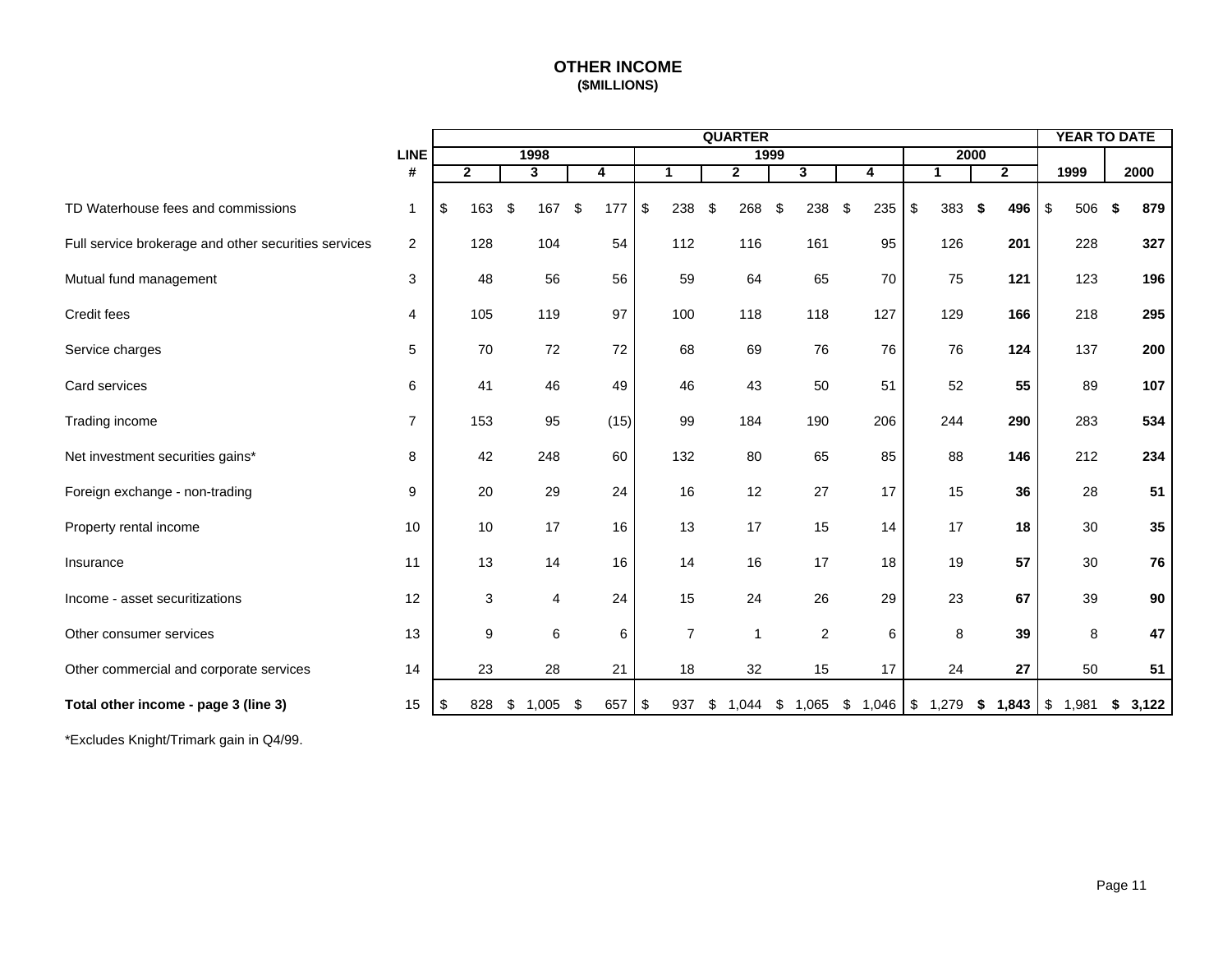## **NON-INTEREST EXPENSES (\$MILLIONS)**

<span id="page-13-0"></span>

|                                                       |                  |                       |                 |                  |       |                 |            |       |     | <b>QUARTER</b> |                          |                                                                                      |           |                |      |              | <b>YEAR TO DATE</b> |      |       |
|-------------------------------------------------------|------------------|-----------------------|-----------------|------------------|-------|-----------------|------------|-------|-----|----------------|--------------------------|--------------------------------------------------------------------------------------|-----------|----------------|------|--------------|---------------------|------|-------|
|                                                       | <b>LINE</b>      |                       |                 | 1998             |       |                 |            |       |     |                | 1999                     |                                                                                      |           |                | 2000 |              |                     |      |       |
|                                                       | #                |                       | $\mathbf{2}$    | 3                | 4     |                 |            | 1     |     | $\mathbf{2}$   |                          | 3                                                                                    | 4         | $\mathbf 1$    |      | $\mathbf{2}$ | 1999                | 2000 |       |
| <b>Salaries and staff benefits</b>                    |                  |                       |                 |                  |       |                 |            |       |     |                |                          |                                                                                      |           |                |      |              |                     |      |       |
| <b>Salaries</b>                                       | $\mathbf{1}$     | \$                    | 509             | \$<br>519        | \$    | 523             | \$         | 524   | -\$ | 549            | \$                       | 590                                                                                  | \$<br>597 | \$<br>600      | \$   | 892          | \$<br>1,073         | \$   | 1,492 |
| Pension and other staff benefits                      | $\boldsymbol{2}$ |                       | 44              | 47               |       | 45              |            | 53    |     | 57             |                          | 60                                                                                   | 53        | 62             |      | 90           | 110                 |      | 152   |
| Total                                                 | 3                |                       | 553             | 566              |       | 568             |            | 577   |     | 606            |                          | 650                                                                                  | 650       | 662            |      | 982          | 1,183               |      | 1,644 |
| Occupancy                                             |                  |                       |                 |                  |       |                 |            |       |     |                |                          |                                                                                      |           |                |      |              |                     |      |       |
| Rent                                                  | 4                |                       | 47              | 51               |       | 54              |            | 52    |     | 53             |                          | 51                                                                                   | 53        | 51             |      | 70           | 105                 |      | 121   |
| Depreciation                                          | 5                |                       | 15              | 20               |       | 20              |            | 18    |     | 19             |                          | 20                                                                                   | 23        | 18             |      | 28           | 37                  |      | 46    |
| Other                                                 | 6                |                       | 18              | 18               |       | 21              |            | 20    |     | 21             |                          | 22                                                                                   | 21        | 22             |      | 36           | 41                  |      | 58    |
| Total                                                 | $\overline{7}$   |                       | $\overline{80}$ | 89               |       | 95              |            | 90    |     | 93             |                          | 93                                                                                   | 97        | 91             |      | 134          | 183                 |      | 225   |
|                                                       |                  |                       |                 |                  |       |                 |            |       |     |                |                          |                                                                                      |           |                |      |              |                     |      |       |
| Equipment                                             | 8                |                       | 18              | 21               |       | 22              |            | 22    |     | 22             |                          | 22                                                                                   | 22        | 22             |      | 29           | 44                  |      | 51    |
| Rent<br>Depreciation                                  | 9                |                       | 27              | 28               |       | 28              |            | 26    |     | 29             |                          | 31                                                                                   | 35        | 31             |      | 42           | 55                  |      | 73    |
| Other                                                 | 10               |                       | 40              | 37               |       | 38              |            | 45    |     | 48             |                          | 45                                                                                   | 48        | 52             |      | 85           | 93                  |      | 137   |
| Total                                                 | 11               |                       | 85              | 86               |       | 88              |            | 93    |     | 99             |                          | 98                                                                                   | 105       | 105            |      | 156          | 192                 |      | 261   |
|                                                       |                  |                       |                 |                  |       |                 |            |       |     |                |                          |                                                                                      |           |                |      |              |                     |      |       |
| General                                               |                  |                       |                 |                  |       |                 |            |       |     |                |                          |                                                                                      |           |                |      |              |                     |      |       |
| Marketing and business development                    | 12               |                       | 55              | 58               |       | 48              |            | 57    |     | 63             |                          | 62                                                                                   | 79        | 101            |      | 112          | 120                 |      | 213   |
| Brokerage related fees                                | 13               |                       | 38              | 41               |       | 51              |            | 58    |     | 55             |                          | 53                                                                                   | 55        | 63             |      | 70           | 113                 |      | 133   |
| Professional and advisory services                    | 14               |                       | 31              | 39               |       | 38              |            | 34    |     | 41             |                          | 40                                                                                   | 57        | 47             |      | 63           | 75                  |      | 110   |
| Communications                                        | 15               |                       | 34              | 38               |       | 36              |            | 40    |     | 42             |                          | 38                                                                                   | 35        | 43             |      | 58           | 82                  |      | 101   |
| Capital and business taxes                            | 16               |                       | 22              | 22               |       | $\mathsf 3$     |            | 20    |     | 21             |                          | 22                                                                                   | 23        | 25             |      | 26           | 41                  |      | 51    |
| Postage                                               | 17               |                       | 17              | 17               |       | 17              |            | 20    |     | 23             |                          | 19                                                                                   | 20        | 23             |      | 31           | 43                  |      | 54    |
| Travel and relocation                                 | 18               |                       | 11              | 14               |       | 10              |            | 9     |     | 11             |                          | 11                                                                                   | 15        | 11             |      | 16           | 20                  |      | 27    |
| Deposit insurance premiums                            | 19               |                       | 16              | 16               |       | 15              |            | 16    |     | 17             |                          | $\overline{4}$                                                                       | 4         | $\overline{4}$ |      | 8            | 33                  |      | 12    |
| Other excluding non-cash goodwill / intangible        |                  |                       |                 |                  |       |                 |            |       |     |                |                          |                                                                                      |           |                |      |              |                     |      |       |
| charges                                               | 20               |                       | 33              | 36               |       | 42              |            | 44    |     | 55             |                          | 42                                                                                   | 52        | 59             |      | 117          | 99                  |      | 176   |
| Total                                                 | 21               |                       | 257             | 281              |       | 260             |            | 298   |     | 328            |                          | 291                                                                                  | 340       | 376            |      | 501          | 626                 |      | 877   |
| Expenses before restructuring costs - page 3 (line 7) | 22               |                       | 975             | 1,022            | 1,011 |                 |            | 1,058 |     | 1,126          |                          | 1,132                                                                                | 1,192     | 1,234          |      | 1,773        | 2,184               |      | 3,007 |
| Restructuring costs                                   | 23               |                       |                 |                  |       |                 |            |       |     |                |                          |                                                                                      |           |                |      | 475          |                     |      | 475   |
|                                                       |                  |                       |                 |                  |       |                 |            |       |     |                |                          |                                                                                      |           |                |      |              |                     |      |       |
| Total expenses excluding non-cash goodwill /          |                  |                       |                 |                  |       |                 |            |       |     |                |                          |                                                                                      |           |                |      |              |                     |      |       |
| intangible charges                                    | 24               | \$                    | 975             | \$1,022          |       |                 |            |       |     |                |                          | \$ 1,011 \\$ 1,058 \\$ 1,126 \\$ 1,132 \\$ 1,192 \\\$ 1,234 \\$ 2,248 \\\$ 2,184 \\$ |           |                |      |              |                     |      | 3,482 |
| <b>Memo Items</b>                                     |                  |                       |                 |                  |       |                 |            |       |     |                |                          |                                                                                      |           |                |      |              |                     |      |       |
| Non-cash goodwill / intangible charges                | 25               | $\boldsymbol{\theta}$ | 9               | \$<br>$12 \quad$ |       | 12              | $\sqrt{3}$ | 13    | \$  | 12             | $\boldsymbol{\vartheta}$ | $13 \quad$                                                                           | 14        | \$<br>14       | \$   | 463          | \$<br>25            | \$   | 477   |
| Less tax effect                                       | 26               |                       | $\mathbf{1}$    | 2                |       | 2               |            | 2     |     | $\overline{c}$ |                          | $\boldsymbol{2}$                                                                     | 2         | $\overline{c}$ |      | 238          | 4                   |      | 240   |
| Non-cash goodwill / intangible, net of tax            | 27               | \$                    | $\overline{8}$  | 10               |       | 10 <sup>°</sup> | -\$        | 11    | \$  | 10             | \$                       | 11                                                                                   | \$<br>12  | \$<br>12       | \$   | 225          | \$<br>21            | \$   | 237   |
|                                                       |                  |                       |                 |                  |       |                 |            |       |     |                |                          |                                                                                      |           |                |      |              |                     |      |       |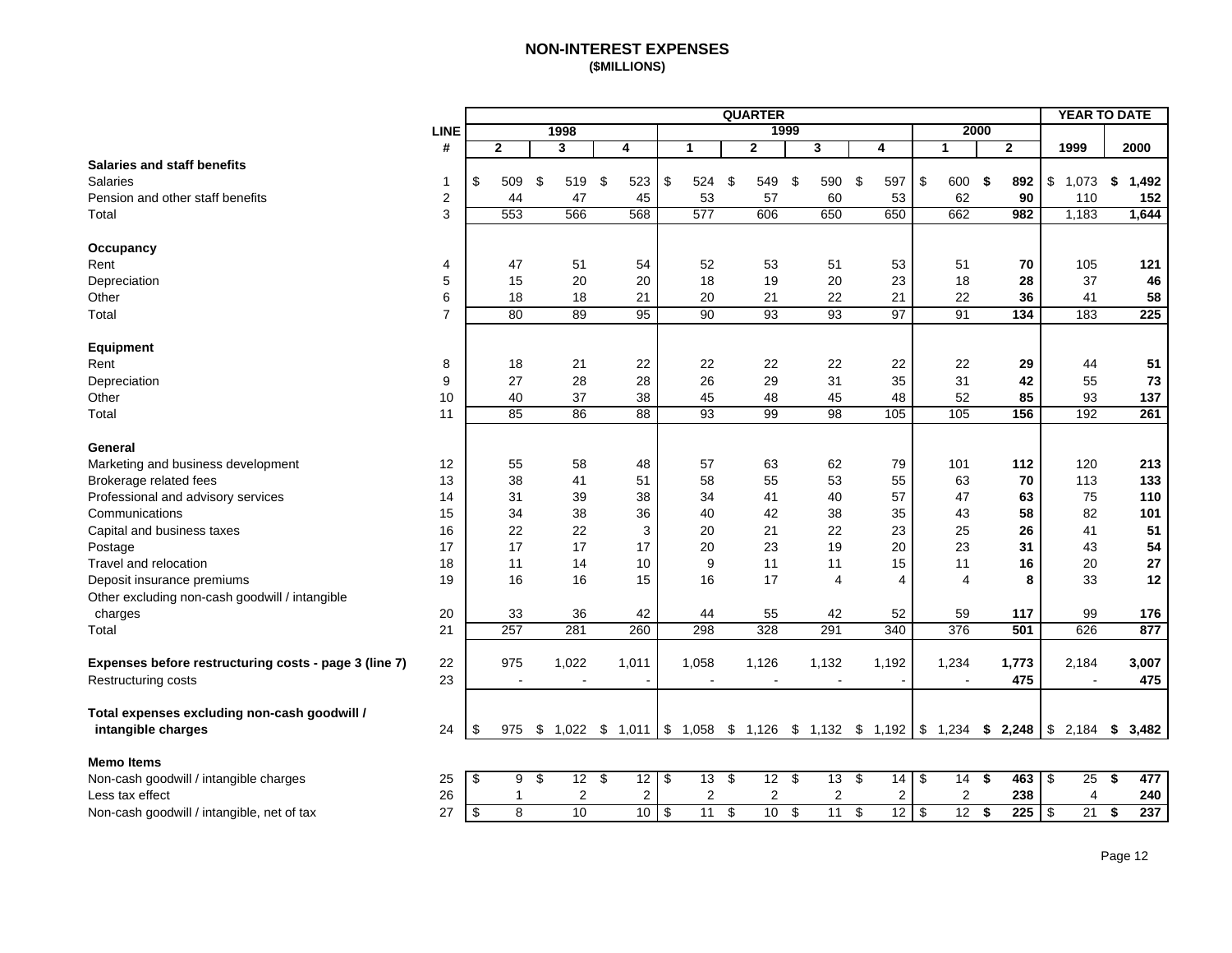#### **BALANCE SHEET (\$MILLIONS)**

<span id="page-14-0"></span>

|                                                                      | <b>AS AT QUARTER END</b> |                  |          |                    |    |                         |    |                |               |                |      |                 |     |                  |               |                  |      |                  |
|----------------------------------------------------------------------|--------------------------|------------------|----------|--------------------|----|-------------------------|----|----------------|---------------|----------------|------|-----------------|-----|------------------|---------------|------------------|------|------------------|
|                                                                      | <b>LINE</b>              |                  |          | 1998               |    |                         |    |                |               |                | 1999 |                 |     |                  |               |                  | 2000 |                  |
|                                                                      | #                        | $\overline{2}$   |          | 3                  |    | $\overline{\mathbf{4}}$ |    | $\mathbf{1}$   |               | $\mathbf{2}$   |      | 3               |     | 4                |               | 1                |      | $\mathbf{2}$     |
| Cash resources                                                       | $\mathbf 1$              | \$               | 6,878 \$ | $6,925$ \$         |    | 3,079                   | \$ | 8,531 \$       |               | 7,596 \$       |      | 8,307           | -\$ | 6,226            | \$            | 8,972 \$         |      | 5,664            |
| Securities purchased under resale agreements                         | $\overline{2}$           | 28,828           |          | 33,162             |    | 12,291                  |    | 23,377         |               | 20,536         |      | 27,771          |     | 25,708           |               | 26,898           |      | 16,406           |
| Investment securities                                                |                          |                  |          |                    |    |                         |    |                |               |                |      |                 |     |                  |               |                  |      |                  |
| Issued or guaranteed by Canada or provinces                          | 3                        | 1,791            |          | 1,916              |    | 1,721                   |    | 1,655          |               | 1,078          |      | 1,232           |     | 1,154            |               | 1,098            |      | 7,081            |
| Issued by US federal government                                      | $\overline{4}$           | 4,718            |          | 5,037              |    | 4,522                   |    | 5,168          |               | 5,598          |      | 6,496           |     | 6,562            |               | 7,224            |      | 7,609            |
| Other securities                                                     | 5                        | 8,527            |          | 9,322              |    | 6,269                   |    | 10,676         |               | 9,512          |      | 9,957           |     | 10,313           |               | 8,536            |      | 12,986           |
| Total                                                                | 6                        | 15,036           |          | 16,275             |    | 12,512                  |    | 17,499         |               | 16,188         |      | 17,685          |     | 18,029           |               | 16,858           |      | 27,676           |
| <b>Trading securities</b>                                            | $\overline{7}$           | 30,637           |          | 44,454             |    | 37,207                  |    | 46,928         |               | 47,635         |      | 52,418          |     | 51,064           |               | 55,272           |      | 56,738           |
| Total                                                                | 8                        | 45,673           |          | 60,729             |    | 49,719                  |    | 64,427         |               | 63,823         |      | 70,103          |     | 69,093           |               | 72,130           |      | 84,414           |
| Loans and customers' liability under acceptances                     |                          |                  |          |                    |    |                         |    |                |               |                |      |                 |     |                  |               |                  |      |                  |
| Residential mortgages                                                | 9                        | 30,734           |          | 31,982             |    | 32,255                  |    | 32,388         |               | 33,343         |      | 33,445          |     | 31,483           |               | 31,921           |      | 46,446           |
| Personal                                                             | 10                       | 16,186           |          | 15,913             |    | 15,160                  |    | 16,442         |               | 18,819         |      | 20,181          |     | 20,443           |               | 25,259           |      | 34,232           |
| Business and government                                              | 11                       | 46,198           |          | 45,859             |    | 47,459                  |    | 49,278         |               | 47,096         |      | 44,805          |     | 44,599           |               | 46,354           |      | 49,097           |
| Total                                                                | 12                       | 93,118           |          | 93,754             |    | 94,874                  |    | 98,108         |               | 99,258         |      | 98,431          |     | 96,525           |               | 103,534          |      | 129,775          |
| Other assets                                                         | 13                       | 15,022           |          | 14,176             |    | 21,868                  |    | 19,042         |               | 16,828         |      | 17,874          |     | 16,865           |               | 22,381           |      | 33,824           |
| <b>Total assets</b>                                                  | 14                       | \$<br>189,519 \$ |          | 208,746 \$         |    | 181,831                 | \$ | 213,485 \$     |               | 208,041 \$     |      | 222,486 \$      |     | 214,417          | $\sqrt[3]{5}$ | 233,915 \$       |      | 270,083          |
| Deposits                                                             |                          |                  |          |                    |    |                         |    |                |               |                |      |                 |     |                  |               |                  |      |                  |
| Personal non-term                                                    | 15                       | \$<br>22,416     | \$       | 22,573             | \$ | 23,335                  | \$ | 24,070         | $\mathfrak s$ | 25,084         | \$   | 26,294          | \$  | 26,417           | \$            | 27,683           | \$   | 39,106           |
| Personal term                                                        | 16                       | 22,916           |          | 22,935             |    | 24,358                  |    | 25,371         |               | 25,699         |      | 25,595          |     | 26,357           |               | 27,122           |      | 53,652           |
| Banks and deposit taking institutions                                | 17                       | 26,455           |          | 27,476             |    | 17,063                  |    | 28,534         |               | 30,236         |      | 31,770          |     | 30,901           |               | 33,644           |      | 31,092           |
| Business and government                                              | 18                       | 55,886           |          | 64,360             |    | 55,921                  |    | 66,461         |               | 60,246         |      | 59,997          |     | 56,711           |               | 69,028           |      | 67,709           |
| Total                                                                | 19                       | 127,673          |          | 137,344            |    | 120,677                 |    | 144,436        |               | 141,265        |      | 143,656         |     | 140,386          |               | 157,477          |      | 191,559          |
| Acceptances                                                          | 20                       | 8,078            |          | 9,144              |    | 9,948                   |    | 10,267         |               | 8,861          |      | 8,571           |     | 9,040            |               | 8,247            |      | 8,099            |
| Short sales of securities                                            | 21                       | 10,116           |          | 16,429             |    | 13,034                  |    | 16,482         |               | 16,034         |      | 22,612          |     | 15,044           |               | 18,817           |      | 16,110           |
| Securities sold under repurchase agreements                          | 22                       | 21,241           |          | 24,144             |    | 8,421                   |    | 15,849         |               | 15,207         |      | 19,390          |     | 19,241           |               | 16,075           |      | 13,013           |
| Other liabilities                                                    | 23                       | 10,922           |          | 9,745              |    | 17,612                  |    | 14,248         |               | 14,552         |      | 14,169          |     | 15,621           |               | 17,853           |      | 23,251           |
| Subordinated notes                                                   | 24                       | 3,425            |          | 3,543              |    | 3,606                   |    | 3,559          |               | 3,411          |      | 3,490           |     | 3,217            |               | 3,181            |      | 4,327            |
| Non-controlling interest in subsidiaries - TD Waterhouse Group, Inc. | 25                       |                  |          |                    |    |                         |    |                |               |                |      | 380             |     | 335              |               | 339              |      | 359              |
| - CT Financial Services Inc.                                         | 26                       |                  |          | $\overline{a}$     |    |                         |    |                |               |                |      |                 |     |                  |               |                  |      | 364              |
| - TD CaTs                                                            | 27                       |                  |          |                    |    |                         |    |                |               |                |      |                 |     |                  |               |                  |      | 900              |
|                                                                      |                          |                  |          |                    |    |                         |    |                |               |                |      |                 |     |                  |               |                  |      |                  |
| Shareholders' equity                                                 |                          |                  |          |                    |    |                         |    |                |               |                |      |                 |     |                  |               |                  |      |                  |
| Preferred                                                            | 28                       |                  | 900      | 915                |    | 845                     |    | 839            |               | 830            |      | 839             |     | 833              |               | 931              |      | 1,225            |
| Common<br>Total                                                      | 29<br>30                 | 7,164<br>8.064   |          | 7,482<br>8,397     |    | 7,688<br>8,533          |    | 7,805<br>8.644 |               | 7,881<br>8,711 |      | 9,379<br>10,218 |     | 10,700<br>11,533 |               | 10,995<br>11,926 |      | 10,876<br>12,101 |
|                                                                      |                          |                  |          |                    |    |                         |    |                |               |                |      |                 |     |                  |               |                  |      |                  |
| Total liabilities and shareholders' equity                           | 31                       | \$<br>189,519 \$ |          | 208,746 \$ 181,831 |    |                         | \$ | 213,485 \$     |               | 208,041 \$     |      | 222,486 \$      |     | 214,417          | \$            | 233,915 \$       |      | 270,083          |
| Assets under administration                                          |                          |                  |          |                    |    |                         |    |                |               |                |      |                 |     |                  |               |                  |      |                  |
| <b>TD Canada Trust</b>                                               | 32                       | 35,665<br>\$     | \$       | 37,685             | \$ | 36,908                  | \$ | $38,313$ \$    |               | 39,967         | \$   | 44,340          | -\$ | 48,588           | \$            | 49,871           | \$   | 76,842           |
| TD Waterhouse                                                        | 33                       | 90,475           |          | 98,288             |    | 99,983                  |    | 125,661        |               | 157,674        |      | 171,640         |     | 181,408          |               | 220,055          |      | 237,347          |
| Total                                                                | 34                       | \$<br>126,140    | \$       | 135,973            | \$ | 136,891                 | \$ | 163,974        | \$            | 197,641        | \$   | 215,980         | \$  | 229,996          | \$            | 269,926          | \$   | 314,189          |
| Assets under management                                              |                          |                  |          |                    |    |                         |    |                |               |                |      |                 |     |                  |               |                  |      |                  |
| TD Asset Management                                                  | 35                       | \$<br>51,782     | \$       | 52,602             | \$ | 53,558                  | \$ | 60,469         | \$            | 63,409         | \$   | 67,351          | \$  | 68,971           | \$            | 74,444           | \$   | 97,027           |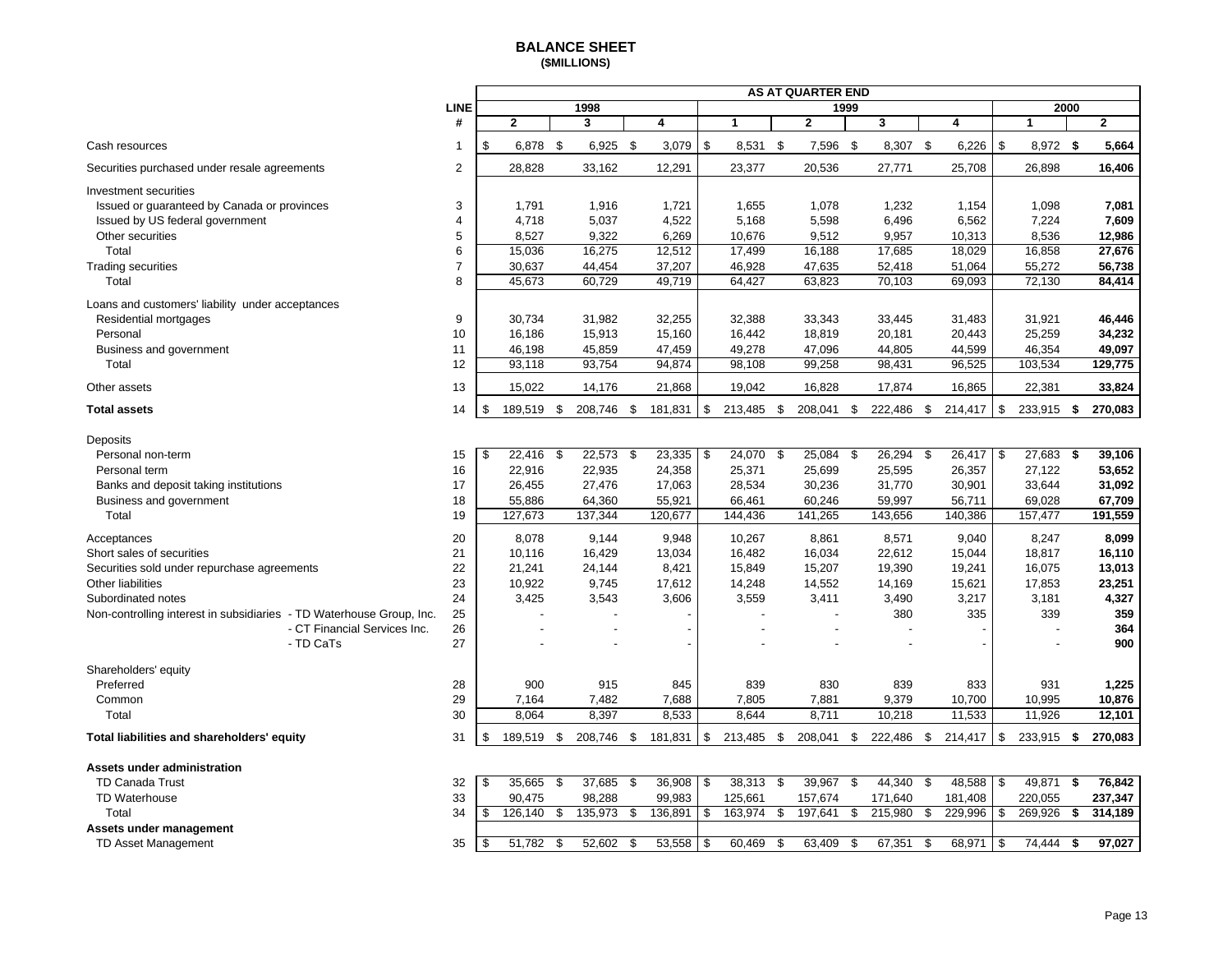#### **ANALYSIS OF CHANGE IN SHAREHOLDERS' EQUITY & NON-CONTROLLING INTEREST (\$MILLIONS)**

<span id="page-15-0"></span>

|                                                  | <b>LINE</b>    |                          |                          |                |                                | <b>QUARTER</b> |              |               |                |                | <b>YEAR TO DATE</b> |              |
|--------------------------------------------------|----------------|--------------------------|--------------------------|----------------|--------------------------------|----------------|--------------|---------------|----------------|----------------|---------------------|--------------|
|                                                  | #              |                          | 1998                     |                |                                |                | 1999         |               | 2000           |                |                     |              |
|                                                  |                | $\overline{2}$           | 3                        | 4              | 1                              | $\mathbf{2}$   | $\mathbf{3}$ | 4             | $\mathbf{1}$   | $\overline{2}$ | 1999                | 2000         |
| <b>Preferred shares</b>                          |                |                          |                          |                |                                |                |              |               |                |                |                     |              |
| Balance at beginning of period                   | 1              | \$<br>905 \$             | 900 \$                   | 915            | \$<br>845 \$                   | 839 \$         | 830 \$       | 839           | \$<br>833 \$   | 931            | \$<br>845 \$        | 833          |
| Issued                                           | $\overline{2}$ |                          |                          |                |                                |                |              |               | 103            | 289            |                     | 392          |
| Redeemed                                         | 3              |                          |                          | (75)           |                                |                |              |               |                |                |                     |              |
| Translation on shares issued in foreign currency | 4              | (5)                      | 15                       | 5              | (6)                            | (9)            | 9            | (6)           | (5)            | 5              | (15)                |              |
| Balance at end of period                         | 5              | 900                      | 915                      | 845            | 839                            | 830            | 839          | 833           | 931            | 1,225          | 830                 | 1,225        |
| <b>Common shares</b>                             |                |                          |                          |                |                                |                |              |               |                |                |                     |              |
| Balance at beginning of period                   | 6              | 1,298                    | 1,299                    | 1,300          | 1,301                          | 1,303          | 1,305        | 1,306         | 2,006          | 2,047          | 1,301               | 2,006        |
| options<br>Issued                                | $\overline{7}$ | -1                       | -1                       | -1             | $\overline{2}$                 | 2              | -1           |               |                | 3              | 4                   | 3            |
| cash<br>Issued                                   | 8              |                          |                          |                |                                |                |              | 700           |                |                |                     |              |
| acquistions<br>Issued                            | 9              |                          |                          |                |                                |                |              |               | 41             |                |                     | 41           |
| Balance at end of period                         | 10             | 1,299                    | 1,300                    | 1,301          | 1,303                          | 1,305          | 1,306        | 2,006         | 2,047          | 2,050          | 1,305               | 2,050        |
| Retained earnings                                |                |                          |                          |                |                                |                |              |               |                |                |                     |              |
| Balance at beginning of period                   | 11             | 5,717                    | 5,865                    | 6,182          | 6,387                          | 6,502          | 6,576        | 8,073         | 8,694          | 8,948          | 6,387               | 8,694        |
| Net income                                       | 12             | 307                      | 287                      | 234            | 312                            | 348            | 1,473        | 848           | 446            | 41             | 660                 | 487          |
| Dividends - common                               | 13             | (95)                     | (101)                    | (101)          | (101)                          | (101)          | (113)        | (118)         | (130)          | (131)          | (202)               | (261)        |
| - preferred                                      | 14             | (8)                      | (9)                      | (9)            | (8)                            | (8)            | (8)          | (7)           | (9)            | (9)            | (16)                | (18)         |
| - preferred TDMIC tax effected                   | 15             | (2)                      | (3)                      | (3)            | (3)                            | (3)            | (3)          | (3)           | (3)            | (3)            | (6)                 | (6)          |
| Translation adjustments - net of taxes           | 16             | (43)                     | 153                      | 84             | (84)                           | (133)          | 155          | (87)          | (31)           | (11)           | (217)               | (42)         |
| Share issue expenses - net of taxes              | 17             |                          |                          |                |                                |                |              | (12)          | (7)            | (4)            |                     | (11)         |
| Stock options settled in cash - tax effected     | 18             | (12)                     | (9)                      | (2)            | (1)                            | (28)           | (7)          | (1)           | (11)           | (5)            | (29)                | (16)         |
| Other                                            | 19             | 1                        | (1)                      | $\overline{2}$ |                                | (1)            |              |               | (1)            |                | (1)                 | (1)          |
| Balance at end of period                         | 20             | 5,865                    | 6,182                    | 6,387          | 6,502                          | 6,576          | 8,073        | 8,694         | 8,948          | 8,826          | 6,576               | 8,826        |
| <b>Total common equity</b>                       | 21             | 7,164                    | 7,482                    | 7,688          | 7,805                          | 7,881          | 9,379        | 10,700        | 10,995         | 10,876         | 7,881               | 10,876       |
| Total shareholders' equity                       | 22             | 8,064<br>\$              | 8,397<br>\$              | 8,533<br>-\$   | 8,644<br>\$                    | 8,711<br>\$    | 10,218<br>\$ | 11,533<br>-\$ | l \$<br>11,926 | 12,101<br>-\$  | \$<br>8,711         | 12,101<br>\$ |
| Non-controlling interest in subsidiaries         |                |                          |                          |                |                                |                |              |               |                |                |                     |              |
| At beginning of period                           | 23             | \$                       | \$                       | - \$           | \$                             | - \$           | - \$         | \$<br>380     | \$<br>335      | - \$<br>339    | \$<br>- \$          | 335          |
| Arising during the period - TD Waterhouse        | 24             |                          |                          |                |                                |                | 372          | 3             | 10             | 12             |                     | 22           |
| Arising on Canada Trust acquisition              | 25             |                          |                          |                |                                |                |              |               |                | 364            |                     | 364          |
| Arising on TD CaTS issue                         | 26             |                          |                          |                |                                |                |              |               |                | 900            |                     | 900          |
| Foreign exchange adjustment                      | 27             |                          |                          |                |                                |                | 8            | (8)           | (6)            | 9              |                     | 3            |
| Other                                            | 28             | $\overline{\phantom{a}}$ | $\overline{\phantom{a}}$ |                | $\overline{\phantom{a}}$       |                |              | (40)          |                | (1)            | $\overline{a}$      | (1)          |
| At end of period                                 | 29             | \$                       | - \$                     | - \$           | \$                             | - \$<br>$\sim$ | \$<br>380    | 335<br>- \$   | 339<br>- \$    | - \$           | - \$                | 1,623        |
|                                                  |                |                          |                          |                |                                |                |              |               |                |                |                     |              |
|                                                  |                |                          |                          |                | <b>NUMBER OF COMMON SHARES</b> |                |              |               |                |                |                     |              |
| <b>Common Shares</b>                             |                |                          |                          |                |                                |                |              |               |                |                |                     |              |
| Number of common shares at beginning of period   | 30             | 593,928,098              | 594,062,548              | 594,136,298    | 594,237,648                    | 594,367,098    | 594,498,746  | 594,580,646   | 620,343,168    | 621,480,853    | 594,237,648         | 620,343,168  |

| Issued | options                                  | 31 | 134.450                                                                                                                              | 73.750 | 101.350 | 129.450 | 131,648 | 81.900 | 62.522     | 25,650    | 224.344 | 261.098 | 249.994     |  |
|--------|------------------------------------------|----|--------------------------------------------------------------------------------------------------------------------------------------|--------|---------|---------|---------|--------|------------|-----------|---------|---------|-------------|--|
| Issued | cash                                     | 32 |                                                                                                                                      |        |         |         |         |        | 25,700,000 |           |         |         |             |  |
| Issued | acquisitions                             |    |                                                                                                                                      |        |         |         |         |        |            | 1.112.035 |         |         | 1.112.035   |  |
|        | Number of common shares at end of period | 34 | 594,062,548 594,136,298 594,237,648   594,367,098 594,498,746 594,580,646 620,343,168   621,480,853 <b>621,705,197</b>   594,498,746 |        |         |         |         |        |            |           |         |         | 621.705.197 |  |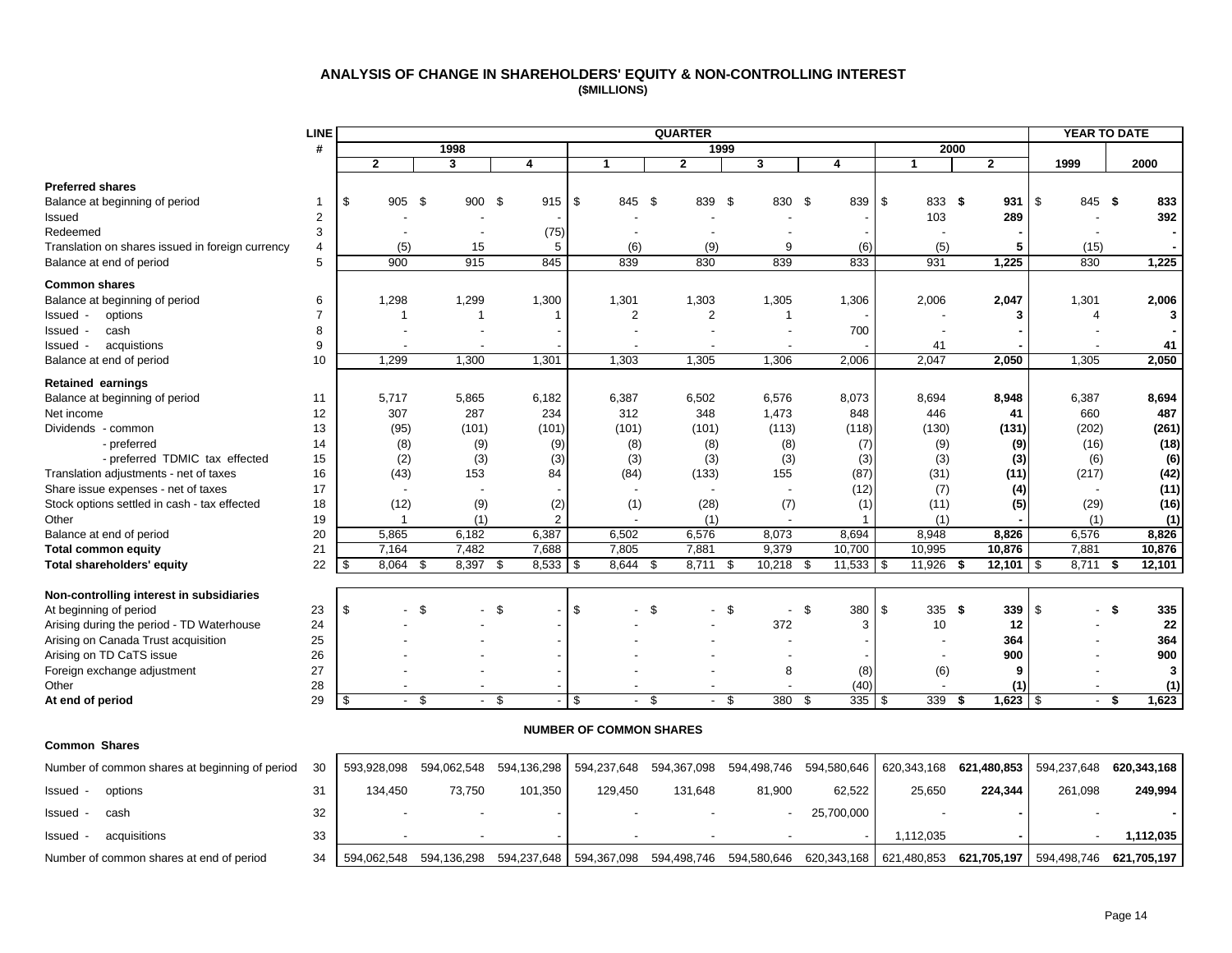#### **RISK-WEIGHTED ASSETS AND CAPITAL (\$MILLIONS)**

<span id="page-16-0"></span>

|                                                                      | <b>AS AT QUARTER END</b> |                  |    |                          |    |           |    |                          |     |                    |      |           |    |           |                  |      |              |
|----------------------------------------------------------------------|--------------------------|------------------|----|--------------------------|----|-----------|----|--------------------------|-----|--------------------|------|-----------|----|-----------|------------------|------|--------------|
|                                                                      | LINE                     |                  |    | 1998                     |    |           |    |                          |     |                    | 1999 |           |    |           | 2000             |      |              |
|                                                                      | #                        | $\mathbf 2$      |    | 3                        |    | 4         |    | $\mathbf{1}$             |     | $\mathbf{2}$       |      | 3         |    | 4         | $\mathbf{1}$     |      | $\mathbf{2}$ |
| <b>Balance sheet assets</b>                                          |                          |                  |    |                          |    |           |    |                          |     |                    |      |           |    |           |                  |      |              |
| Cash resources                                                       | 1                        | \$<br>$1,261$ \$ |    | $1,247$ \$               |    | 499       | \$ | 1,554                    | -\$ | 1,406              | - \$ | 1,517     | \$ | 1,109     | \$<br>$1,644$ \$ |      | 964          |
| <b>Securities</b>                                                    | $\overline{2}$           | 5,084            |    | 5,627                    |    | 5,101     |    | 5,784                    |     | 5,727              |      | 6,043     |    | 6,956     | 6,324            |      | 7,440        |
| Loans                                                                | 3                        | 48,845           |    | 47,238                   |    | 47,781    |    | 51,085                   |     | 53,762             |      | 55,274    |    | 54,280    | 59,371           |      | 68,850       |
| Customers' liability under acceptances                               | $\overline{4}$           | 7,922            |    | 8,963                    |    | 9,706     |    | 10,003                   |     | 8,641              |      | 8,319     |    | 8,286     | 7,573            |      | 7,336        |
| Other assets                                                         | 5                        | 4,578            |    | 4,042                    |    | 5,192     |    | 5,921                    |     | 4,884              |      | 5,174     |    | 4,757     | 5,652            |      | 10,133       |
| <b>Total balance sheet assets</b>                                    | 6                        | 67,690           |    | 67,117                   |    | 68,279    |    | 74,347                   |     | 74,420             |      | 76,327    |    | 75,388    | 80,564           |      | 94,723       |
| Off-balance sheet assets                                             |                          |                  |    |                          |    |           |    |                          |     |                    |      |           |    |           |                  |      |              |
| <b>Credit instruments</b>                                            | $\overline{7}$           | 24,604           |    | 23,012                   |    | 22,515    |    | 21,468                   |     | 21,806             |      | 20,154    |    | 19,347    | 18,863           |      | 15,960       |
| Derivative financial instruments                                     | 8                        | 3,206            |    | 3,133                    |    | 5,007     |    | 4,342                    |     | 3,645              |      | 4,104     |    | 3,603     | 3,586            |      | 3,928        |
| <b>Total off-balance sheet assets</b>                                | 9                        | 27,810           |    | 26,145                   |    | 27,522    |    | 25,810                   |     | 25,451             |      | 24,258    |    | 22,950    | 22,449           |      | 19,888       |
| Total risk-weighted asset equivalent - Credit risk                   | 10                       | 95,500           |    | 93,262                   |    | 95,801    |    | 100,157                  |     | 99,871             |      | 100,585   |    | 98,338    | 103,013          |      | 114,611      |
| Total risk-weighted asset equivalent - Market risk                   | 11                       | 8,220            |    | 9,652                    |    | 9,305     |    | 10,451                   |     | 11,182             |      | 10,186    |    | 10,146    | 8,602            |      | 9,926        |
| <b>Total risk-weighted assets</b>                                    | 12                       | 103,720<br>\$    |    | \$102,914                |    | \$105,106 |    | \$110,608                |     | $\sqrt{3}$ 111,053 |      | \$110,771 |    | \$108,484 | \$111,615        |      | \$124,537    |
| <b>CAPITAL</b><br>TIER <sub>1</sub>                                  |                          |                  |    |                          |    |           |    |                          |     |                    |      |           |    |           |                  |      |              |
| Common shareholders' equity                                          | 13                       | 7.164<br>\$      | \$ | 7,482                    | \$ | 7,688     | \$ | 7,805                    | \$  | 7,881              | \$   | 9,379     | \$ | 10,700    | \$<br>10,995     | \$   | 10,876       |
| Qualifying preferred shares                                          | 14                       | 901              |    | 915                      |    | 845       |    | 839                      |     | 830                |      | 839       |    | 833       | 931              |      | 1,225        |
| Non-controlling interest in subsidiaries - TD Waterhouse Group, Inc. | 15                       |                  |    |                          |    |           |    |                          |     |                    |      | 380       |    | 335       | 339              |      | 359          |
| - CT Financial Services Inc                                          | 16                       |                  |    | $\overline{\phantom{a}}$ |    |           |    | $\overline{\phantom{a}}$ |     |                    |      |           |    |           |                  |      | 364          |
| - TD CaTs                                                            | 17                       |                  |    | $\overline{\phantom{a}}$ |    |           |    |                          |     |                    |      |           |    |           |                  |      | 900          |
| Less: goodwill and intangibles in excess of 5% limit                 | 18                       | (734)            |    | (915)                    |    | (958)     |    | (928)                    |     | (882)              |      | (899)     |    | (892)     | (935)            |      | (4, 729)     |
| Total Tier 1 capital                                                 | 19                       | 7,331            |    | 7,482                    |    | 7,575     |    | 7,716                    |     | 7,829              |      | 9,699     |    | 10,976    | 11,330           |      | 8,995        |
| TIER <sub>2</sub>                                                    |                          |                  |    |                          |    |           |    |                          |     |                    |      |           |    |           |                  |      |              |
| Subordinated notes                                                   | 20                       | 3,425            |    | 3,543                    |    | 3,606     |    | 3,559                    |     | 3,411              |      | 3,490     |    | 3,217     | 3,181            |      | 4,327        |
| Less: amortization of subordinated notes                             | 21                       | (119)            |    | (125)                    |    | (257)     |    | (292)                    |     | (221)              |      | (427)     |    | (346)     | (359)            |      | (368)        |
| General allowance for credit losses                                  | 22                       | 447              |    | 643                      |    | 636       |    | 744                      |     | 740                |      | 749       |    | 753       | 744              |      | 849          |
| Total Tier 2 capital                                                 | 23                       | 3,753            |    | 4,061                    |    | 3,985     |    | 4,011                    |     | 3,930              |      | 3,812     |    | 3,624     | 3,566            |      | 4,808        |
| Other deductions                                                     | 24                       | (17)             |    | (47)                     |    | (24)      |    | (24)                     |     | (25)               |      | (43)      |    | (150)     | (143)            |      | (1, 155)     |
| <b>Total capital</b>                                                 | 25                       | \$<br>11.067     | \$ | 11,496                   | \$ | 11,536    | \$ | 11,703                   | \$  | 11,734             | \$   | 13,468    | \$ | 14,450    | \$<br>14,753     | - \$ | 12,648       |
| <b>Capital ratios</b>                                                |                          |                  |    |                          |    |           |    |                          |     |                    |      |           |    |           |                  |      |              |
| Canadian                                                             |                          |                  |    |                          |    |           |    |                          |     |                    |      |           |    |           |                  |      |              |
| Tier 1 capital                                                       | 26                       | 7.1              |    | 7.3                      |    | 7.2       |    | 7.0                      |     | 7.0                |      | 8.7       |    | 10.1      | 10.2             |      | 7.2          |
| <b>Total capital</b>                                                 | 27                       | 10.7             |    | 11.2                     |    | 11.0      |    | 10.6                     |     | 10.6               |      | 12.1      |    | 13.3      | 13.2             |      | 10.2         |
| U.S. basis                                                           |                          |                  |    |                          |    |           |    |                          |     |                    |      |           |    |           |                  |      |              |
| Tier 1 capital                                                       | 28                       | 6.9              |    | 7.1                      |    | 6.9       |    | 6.7                      |     | 6.7                |      | 8.4       |    | 9.9       | 9.9              |      | 6.5          |
| Total capital                                                        | 29                       | 10.5             |    | 11.0                     |    | 10.8      |    | 10.5                     |     | 10.7               |      | 12.2      |    | 13.1      | 13.0             |      | 10.0         |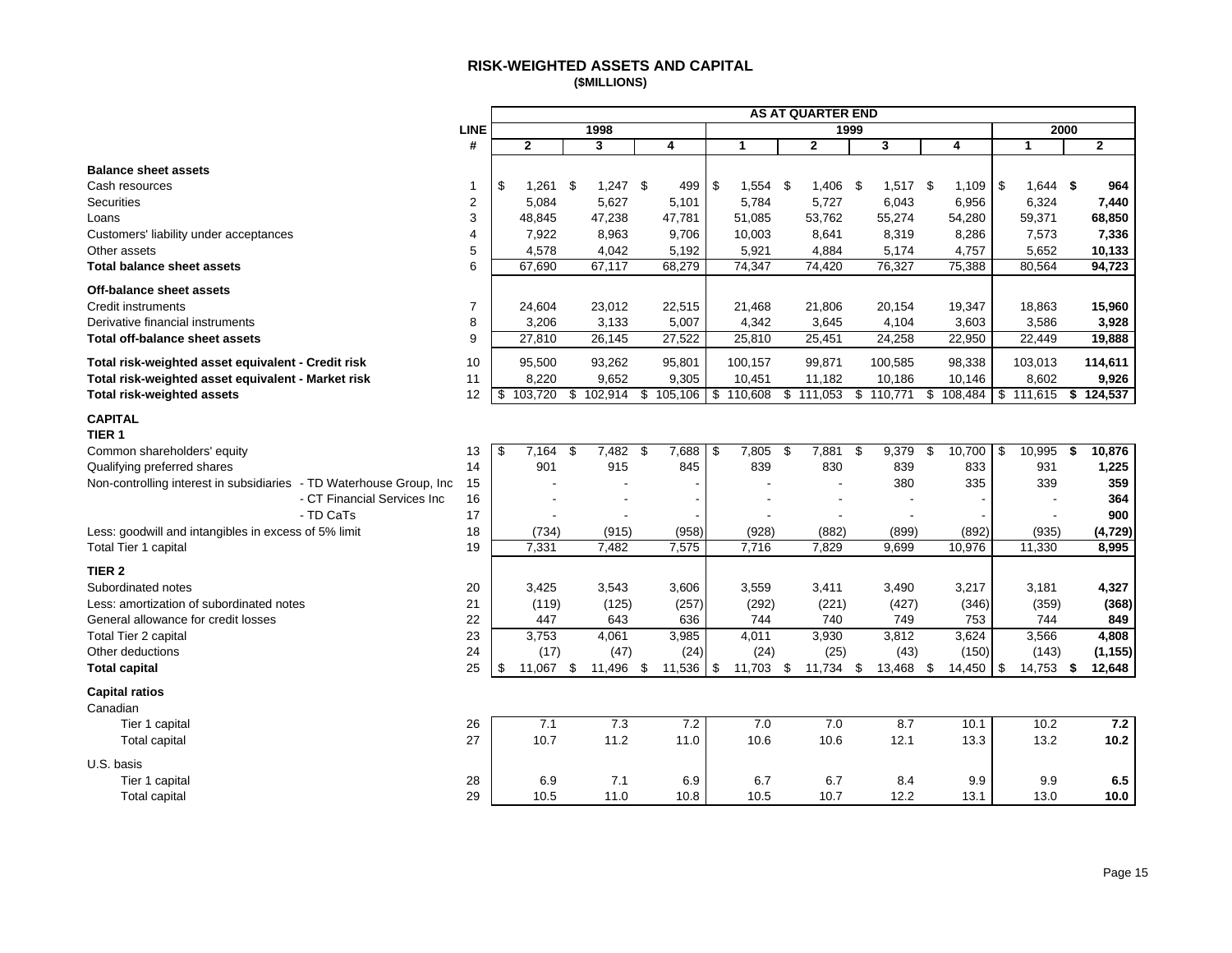# **DERIVATIVES (\$MILLIONS)**

<span id="page-17-0"></span>

|                               |             |               |                         |               |               | <b>AS AT QUARTER END</b> |      |                         |                  |               |      |                |
|-------------------------------|-------------|---------------|-------------------------|---------------|---------------|--------------------------|------|-------------------------|------------------|---------------|------|----------------|
|                               | <b>LINE</b> |               | 1998                    |               |               |                          | 1999 |                         |                  |               | 2000 |                |
|                               | #           | $\mathbf{2}$  | $\overline{\mathbf{3}}$ | 4             | 1             | $\overline{2}$           |      | $\overline{\mathbf{3}}$ | 4                | $\mathbf{1}$  |      | $\overline{2}$ |
| <b>Interest Rate</b>          |             |               |                         |               |               |                          |      |                         |                  |               |      |                |
| Notional Principal            | 1           | \$<br>400,398 | \$<br>420,679           | \$<br>467,072 | \$<br>470,013 | \$<br>544,798            | \$   | 633,683                 | \$<br>706,425    | \$<br>697,617 | \$   | 769,223        |
| Replacement Cost              | 2           | 4,325         | 4,482                   | 6,701         | 6,782         | 5,906                    |      | 5,871                   | 5,833            | 6,776         |      | 5,576          |
| Credit Equivalent             | 3           | 5,727         | 5,877                   | 8,372         | 8,495         | 7,663                    |      | 7,770                   | 7,803            | 8,823         |      | 7,793          |
| Risk-Weighted                 | 4           | 1,543         | 1,433                   | 2,133         | 2,108         | 1,840                    |      | 1,887                   | 1,922            | 2,169         |      | 1,903          |
|                               |             |               |                         |               |               |                          |      |                         |                  |               |      |                |
| <b>Foreign Exchange</b>       |             |               |                         |               |               |                          |      |                         |                  |               |      |                |
| Notional Principal            | 5           | 256,934       | 202,769                 | 351,471       | 308,549       | 325,292                  |      | 335,927                 | 343,472          | 362,227       |      | 400,966        |
| <b>Replacement Cost</b>       | 6           | 3,374         | 4,368                   | 7,386         | 4,931         | 4,949                    |      | 4,581                   | 4,265            | 5,552         |      | 7,354          |
| Credit Equivalent             | 7           | 7,497         | 8,011                   | 13,237        | 10,254        | 10,435                   |      | 10,652                  | 10,505           | 11,899        |      | 14,169         |
| Risk-Weighted                 | 8           | 2,106         | 2,155                   | 4,252         | 3,266         | 3,350                    |      | 3,442                   | 2,745            | 3,042         |      | 3,528          |
|                               |             |               |                         |               |               |                          |      |                         |                  |               |      |                |
| <b>Other</b>                  |             |               |                         |               |               |                          |      |                         |                  |               |      |                |
| Notional Principal            | 9           | 18,276        | 26,186                  | 31,041        | 36,103        | 28,548                   |      | 32,390                  | 34,507           | 38,683        |      | 54,977         |
| <b>Replacement Cost</b>       | 10          | 184           | 405                     | 450           | 470           | 305                      |      | 762                     | 918              | 342           |      | 678            |
| <b>Credit Equivalent</b>      | 11          | 1,488         | 2,426                   | 2,854         | 2,558         | 2,446                    |      | 3,446                   | 3,527            | 3,099         |      | 4,395          |
| Risk-Weighted                 | 12          | 534           | 751                     | 895           | 816           | 772                      |      | 1,222                   | 1,263            | 997           |      | 1,304          |
|                               |             |               |                         |               |               |                          |      |                         |                  |               |      |                |
| <b>Total Derivatives</b>      |             |               |                         |               |               |                          |      |                         |                  |               |      |                |
| Notional Principal            | 13          | 675,608       | 649,634                 | 849,584       | 814,665       | 898,638                  |      | 1,002,000               | 1,084,404        | 1,098,527     |      | 1,225,166      |
| <b>Replacement Cost</b>       | 14          | 7,883         | 9,255                   | 14,537        | 12,183        | 11,160                   |      | 11,214                  | 11,016           | 12,670        |      | 13,608         |
| <b>Credit Equivalent</b>      | 15          | 14,712        | 16,314                  | 24,463        | 21,307        | 20,544                   |      | 21,868                  | 21,835           | 23,821        |      | 26,357         |
| Risk-Weighted                 | 16          | 4,183         | 4,339                   | 7,280         | 6,190         | 5,962                    |      | 6,551                   | 5,930            | 6,208         |      | 6,735          |
| Netting & Collateral - Impact | 17          | (977)         | (1,206)                 | (2, 273)      | (1,848)       | (2, 317)                 |      | (2, 447)                | (2, 327)         | (2,622)       |      | (2, 807)       |
| Net Risk-Weighted             | 18          | \$<br>3,206   | \$<br>3,133             | \$<br>5,007   | \$<br>4,342   | \$<br>3,645              | \$   | 4,104                   | \$<br>$3,603$ \$ | 3,586         | \$   | 3,928          |